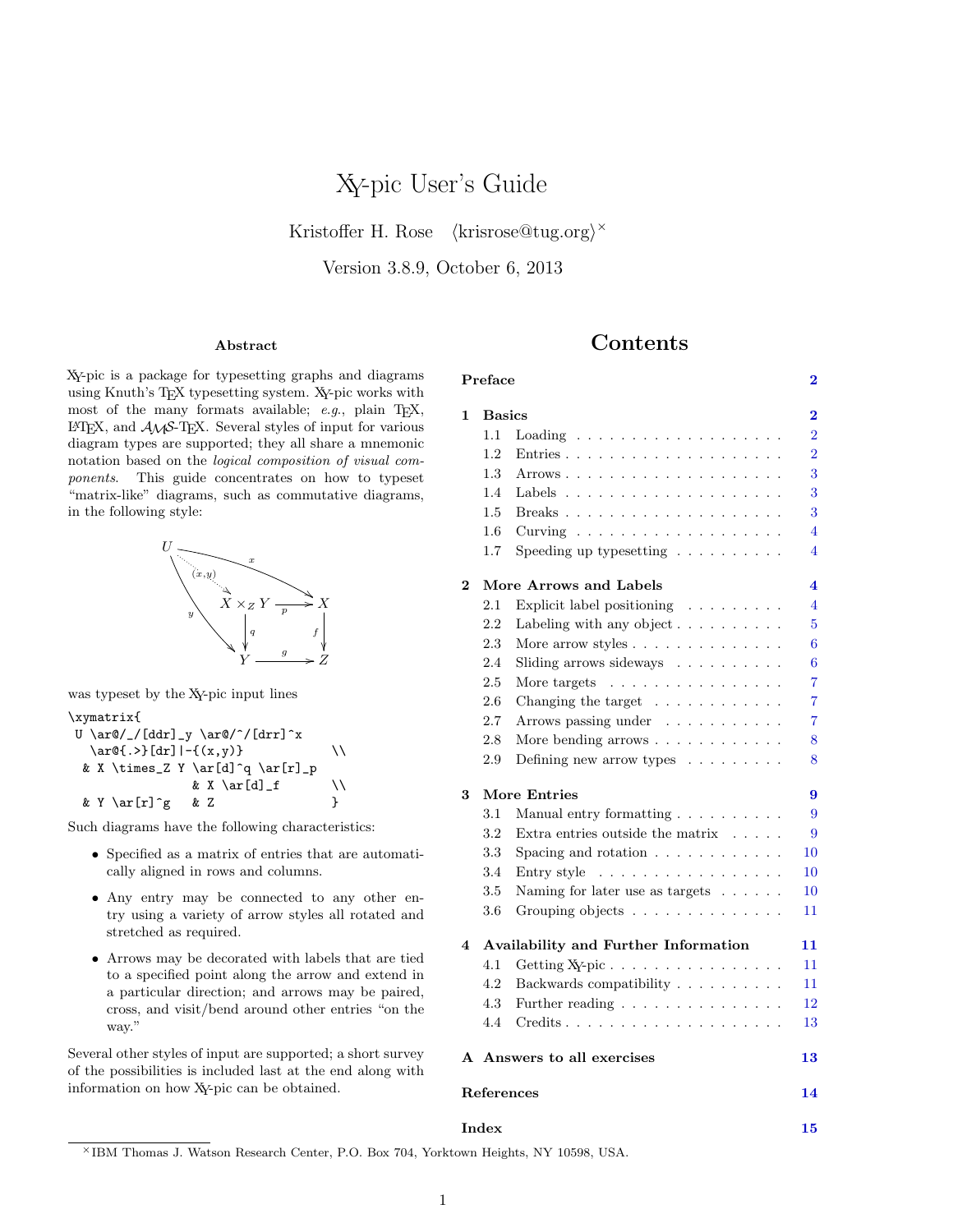# <span id="page-1-7"></span><span id="page-1-0"></span>**Preface**

This guide explains some features of XY-pic that are relevant to typesetting of "matrix-like diagrams" as used in, for example, category theory; please refer to the reference manual [\[4\]](#page-13-1) for complete information on the described constructions. The guide assumes that you have some experience in using T<sub>E</sub>X for typesetting mathematics, *e*.*g*., have studied [\[2,](#page-13-2) ch. 16–19], [\[3,](#page-13-3) sec. 3.3], or [\[5\]](#page-13-4), and that XY-pic is installed on your T<sub>E</sub>X system as described in the INSTALL file accompanying the distribution.

The first section describes what you need to get started, in particular all that is needed to typeset the diagram in the abstract. Section 2 and 3 explain advanced use of arrows and entries, respectively. Finally, section 4 explains where and under what conditions XY-pic is available, gives the relation of version 3.8.9 to previous versions, and lists further sources of information.

Throughout we give exercises that you should be able to solve as you go along; all exercises are answered at the end just prior to the references and index.

# <span id="page-1-1"></span>**1 Basics**

This section explains the XY-diagram construction concepts needed to get started with typesetting matrix-like diagrams.

### <span id="page-1-2"></span>**1.1 Loading**

With  $\text{LATEX } 2\varepsilon$ , used by most users, X<sub>Y</sub>-pic is loaded with

\usepackage[all]{xy}

in the preamble of the document; this also automatically loads an appropriate "backend driver" for gen-erating graphics in either PDF or POSTSCRIPT<sup>[1](#page-1-4)</sup> format, when possible (by checking for document class options like pdftex, dvipdfm, or dvips), to ensure the highest output quality (and usually results in smaller files).

When not using  $\angle$ FFX 2<sub> $\epsilon$ </sub>, or for portability, X<sub>Y</sub>-pic can be loaded with the commands

> \input xy \xyoption{all}

in the definitions part of your document. If you wish to load only the features you use, or you wish to use non-standard facilities like the v2 backwards compatibility mode[2](#page-1-5) then this is also possible as described in the reference manual [\[4\]](#page-13-1); in addition the driver you wish to use should be explicitly requested, for example with \xyoption{pdf}.

### <span id="page-1-3"></span>**1.2 Entries**

A diagram is created by the command

 $\xymatrix_{...}$ 

where the "..." should be replaced by *entries* to be aligned in *rows* and *columns* where

- entries in a row are separated by  $\boldsymbol{\mathsf{k}},^3$  $\boldsymbol{\mathsf{k}},^3$  and
- entire rows are separated by  $\setminus\setminus$ .

For example,



was typeset by

```
\xymatrix{
  A &*+[F]{\sum_{i=n}^m {i^2}} \\
    & {\hbox{\tt \& D \ar[u]} \hbox{\tt \& D \ar[v]}
```
Notice the following:

- entries are typeset as mathematics (using "text" style"); entries should not start with a macro (as illustrated by the use of  $\{\}$  around \bullet.
- all entries are centered and the separation between rows and columns is usually quite large in a diagram,
- empty entries at the end of rows may be omitted,
- "Xy-decorations" (here \ar[ul]) in entries allow drawing of arrows and such relative to the entries without changing the overall layout, and
- *•* "XY-modifiers" (here \*+[F]) first in entries allow changing the format and shape in many ways.

<span id="page-1-5"></span><span id="page-1-4"></span><sup>1</sup>PostScript is a registered Trademark of Adobe, Inc. [\[1\].](#page-13-5)

<sup>&</sup>lt;sup>2</sup>If you use the version 2 loading command \input xypic (or the xypic document style option) then the v2 option described in section 4.2 will be loaded automatically.  $3$ Thus when using X<sub>Y</sub>-constructions involving & inside other tabular constructions then enclose the X<sub>Y</sub>-pic construction in an extra

<span id="page-1-6"></span>pair of braces!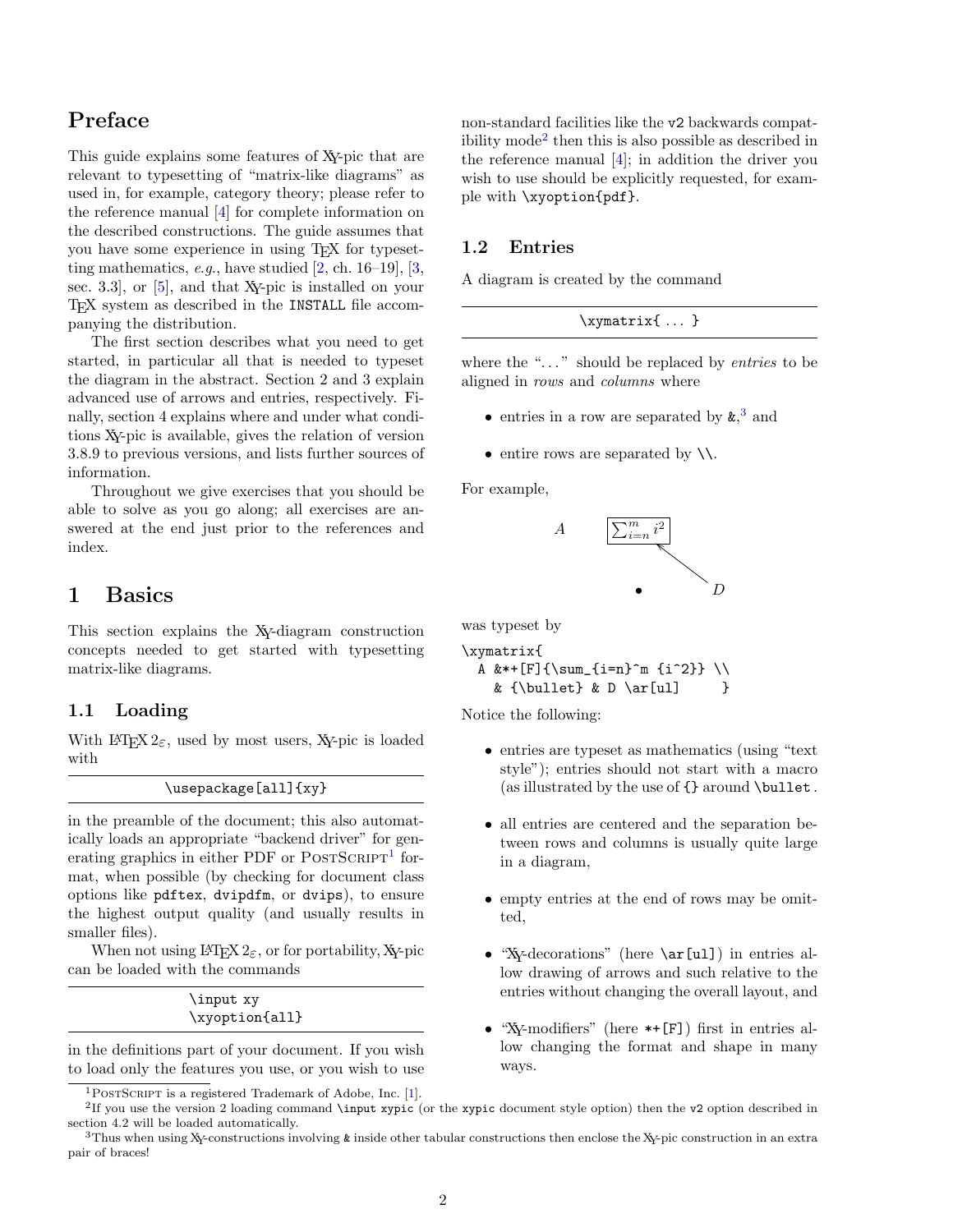#### <span id="page-2-4"></span><span id="page-2-0"></span>**1.3 Arrows**

An "arrow" in an XY-pic diagram is a generic term for the drawn decorations between the entries of the basic matrix structure. In XY-pic all arrows must be specified along with the entry in which they start; this is called their *base entry*. Each particular arrow command then refers explicitly to its *target entry*. This is obtained using the \ar command which accepts many options of which we will describe a few here and some more in section 2. In its simplest form an arrow is entered as \ar[*hop*] where *hop* is a sequence of single letters: u for up, d for down, l for left, and r for right, *e*.*g*., the arrow \ar[ur] reads "typeset an arrow from the current entry to that one up and one right."

#### <span id="page-2-3"></span>**Exercise 1:** Which entry does [] refer to? (p[.13\)](#page-12-2)

The relative coordinates specified in this way are purely logical, *e*.*g*., if the diagram contains very wide entries then "diagonal" arrows will be nearly horizontal. The constructed arrows are aligned along the line between the centers of the base and target entries; they will not automatically disappear under entries that they cross (we discuss how this is achieved in section 2.7).

The arrow style kan be changed by writing the command as \ar@*style*[*hop*]. This will be described in more detail in section 2.3; here we just list the most common @*style*s (obvious variations also work):



**Exercise 2:** Typeset



#### <span id="page-2-1"></span>**1.4 Labels**

You can put labels on arrows. Labels are conceptualized as sub- and superscripts on arrows such that they are placed in the usual positions (as "limits"), *i*.*e*., ^ reads "above" and \_ "below" on an arrow pointing right. Notice that the positions depend *only* on the direction of the arrow, the absolute notions of "up," "down," etc. are not important. For example,

\$\xymatrix@1{  $X\ar[r]^a_b \& Y \& Z\ar[1]^A_B$  }\$

will set  $X \stackrel{a}{\longrightarrow}$  $\frac{a}{b}$  >  $Y \leftarrow \frac{B}{A}$  *Z* (the **@1** is a special code that can be used for "one-line" diagrams to improve the placement on the line; more such spacing codes are described in section 3.3).

It is possible to use labels that are not single letters, digits, or control sequences: if a simple math formula in the default style (script style) is desired then simply enclose in  $\{\ldots\}$ . In practice anything can be used as a label as described in section 2.2.

Each label is placed perpendicular to the arrow at the point halfway between the centers of the base and target objects. This is usually the most æsthethic, however, in diagrams where the sizes of the entries vary much it is sometimes nicer to place the label at the center of the actual arrow. This behaviour is requested by inserting a  $-$  (minus) right after the  $\hat{}$ 

or \_:  $A \times B \times C \times D \longrightarrow B$  was typeset by

#### \$\xymatrix@1{

A\times B\times C\times D \ar[r]^-{+} &B  $}$ 

(it becomes  $A \times B \times C \times D \longrightarrow B$  without the -). In fact - is in just one of the may possible placings of labels described in section 2.1.

**Exercise 3:** Typeset the second axiom of category theory as



(p[.13\)](#page-12-4)

#### <span id="page-2-2"></span>**1.5 Breaks**

It is also possible to "break" an arrow with a label using the | character: \$\xymatrix@1{A\ar[r]|f&B}\$ will set  $A - f \rightarrow B$ .

If you just want an empty break you should use the special **\hole** break: the arrow  $A - \rightarrow B$ was typeset by including \$\xymatrix@1{  $A\ar[r]|\hbox{the } \& B \hbox{ }$  in the text.

A different use of breaks is to place a label somewhere in a diagram outside the normal matrix mesh: this is accomplished by "breaking" an invisible arrow obtained using the @{} arrow style: the square

$$
A \longrightarrow B
$$
  
\n
$$
\downarrow = \qquad \downarrow
$$
  
\n
$$
B \longrightarrow C
$$

was typeset by

\xymatrix{\ar @{} [dr] |{=}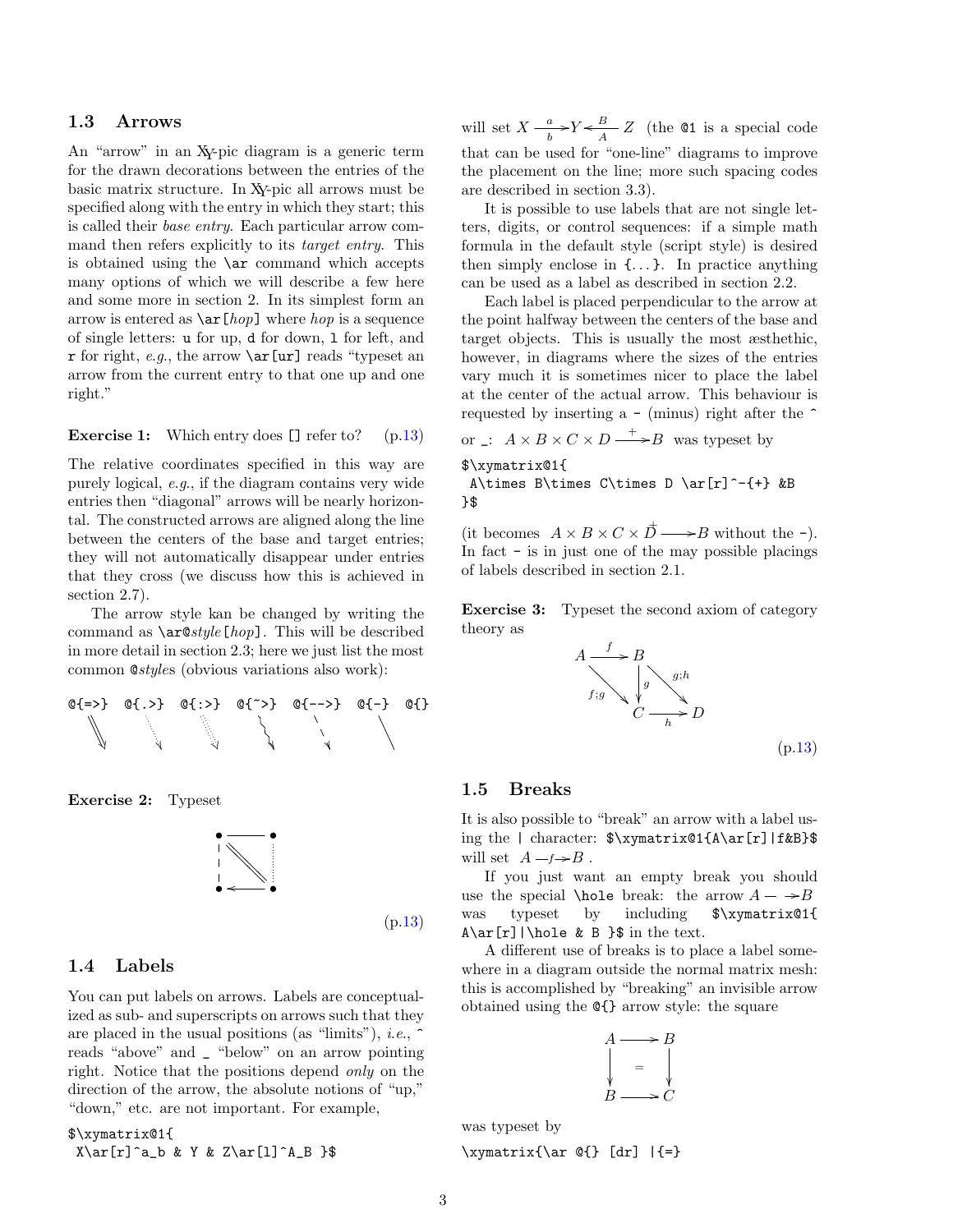<span id="page-3-5"></span>A \ar[d] \ar[r] & B \ar[d] \\  $B \ar[r]$  & C }

There is more on breaks in section 2.7.

*f*

**Exercise 4:** Typeset the first axiom of category theory as the display

$$
A \xrightarrow{f} B
$$
  
\n
$$
\downarrow^{j_{B}} \qquad \downarrow^{g}
$$
  
\n
$$
B \xrightarrow{g} C
$$
  
\n
$$
(p.13)
$$

#### <span id="page-3-0"></span>**1.6 Curving**

Arrows can be made to curve, for example to avoid going through another entry, using the special style @/*curving*/. The simplest styles of *curving* are the following, shown applied to an arrow from *A* to *B*:

$$
\begin{array}{ccc}\n\text{Q}/\gamma & A & \rightarrow B \\
\text{Q}/\gamma & A & \rightarrow B \\
\text{Q}/\text{1pc/} & A & B \\
\end{array}
$$

As the last example shows a dimension can be inserted just after  $\hat{ }$  or  $\hat{ }$  if more or less curving is desired.

In case it is easier to specify the in- and out-going directions of the curving then that is also possible: use

$$
\mathsf{Q}(in,out)
$$

where *in* and *out* are one of the following *directions*:



In this case the curving is computed such that the curve begins at the base entry in the *in* direction and ends at the target entry from the *out* direction (this means that  $\mathcal{Q}(d_1, d_2)$  and  $\mathcal{Q}(d_2, d_1)$  are mirror images. See section 2.6 for more directions).

**Exercise 5:** Typeset

$$
i\bigoplus x \stackrel{f}{\underbrace{\smile f^{-1}}} f(x)
$$

(p[.13\)](#page-12-6)

#### <span id="page-3-1"></span>**1.7 Speeding up typesetting**

One thing that you will notice is that XY-pic is sometimes slow in typesetting diagrams (this is to be expected considering the number of drawing operations performed as reflected by the number last in each xymatrix message). If you follow the rule of starting all entries with a (nonexpandable) character or { then you can insert the declaration

#### \CompileMatrices

in the preamble of your document: this will create temporary files<sup>[4](#page-3-4)</sup> containing *compiled* versions of each matrix that can be loaded very quickly; they are automatically recreated when a matrix is changed.

If this causes some diagrams to not work, then such compilation can be explicitly switched off by using \xymatrixnocompile in place of \xymatrix. Compilation can be switched off completely with \NoCompileMatrices (which respects TEX grouping as does \CompileMatrices, by the way).

And if you are still not satisfied with the speed then you can add the following:

```
\OnlyOutlines
```
which will omit all compiled pictures; the additional command \ShowOutlines will add a dotted rectangle outlining the size of the picture.

### <span id="page-3-2"></span>**2 More Arrows and Labels**

In this section we explain a number of variations of the arrow commands that are useful in commutative diagrams.

#### <span id="page-3-3"></span>**2.1 Explicit label positioning**

The label commands explained in section 1.4 place the label text near the point along the arrow halfway between the centers of the base and target entries. This, however, may be changed by inserting a *place* between the  $\hat{ }$ ,  $\hat{ }$ , or  $\hat{ }$ , and the actual label (in fact  $\hat{ }$ is a *place*). In general you may insert the following:

- *•* < will place the label at the point where the actual arrow begins, *i*.*e*., "appears from under" the base, so  $\varphi(x) = \frac{1}{A\ar[r]}^{\ell}$ will typeset  $A^+ \longrightarrow B$ .
- *•* Similarly, > will place the label at the point where the actual arrow ends, *i.e.*, "disappears below" the target, so  $\sqrt{\x$ ymatrix@1{A\ar[r]^>{+}&B}\$ will typeset  $A \longrightarrow B$ .

<span id="page-3-4"></span><sup>4</sup>The temporary files are named the same as your document but  $\text{.tex}$  is replaced by  $-n \cdot \text{xyc}$  where *n* is a sequence number.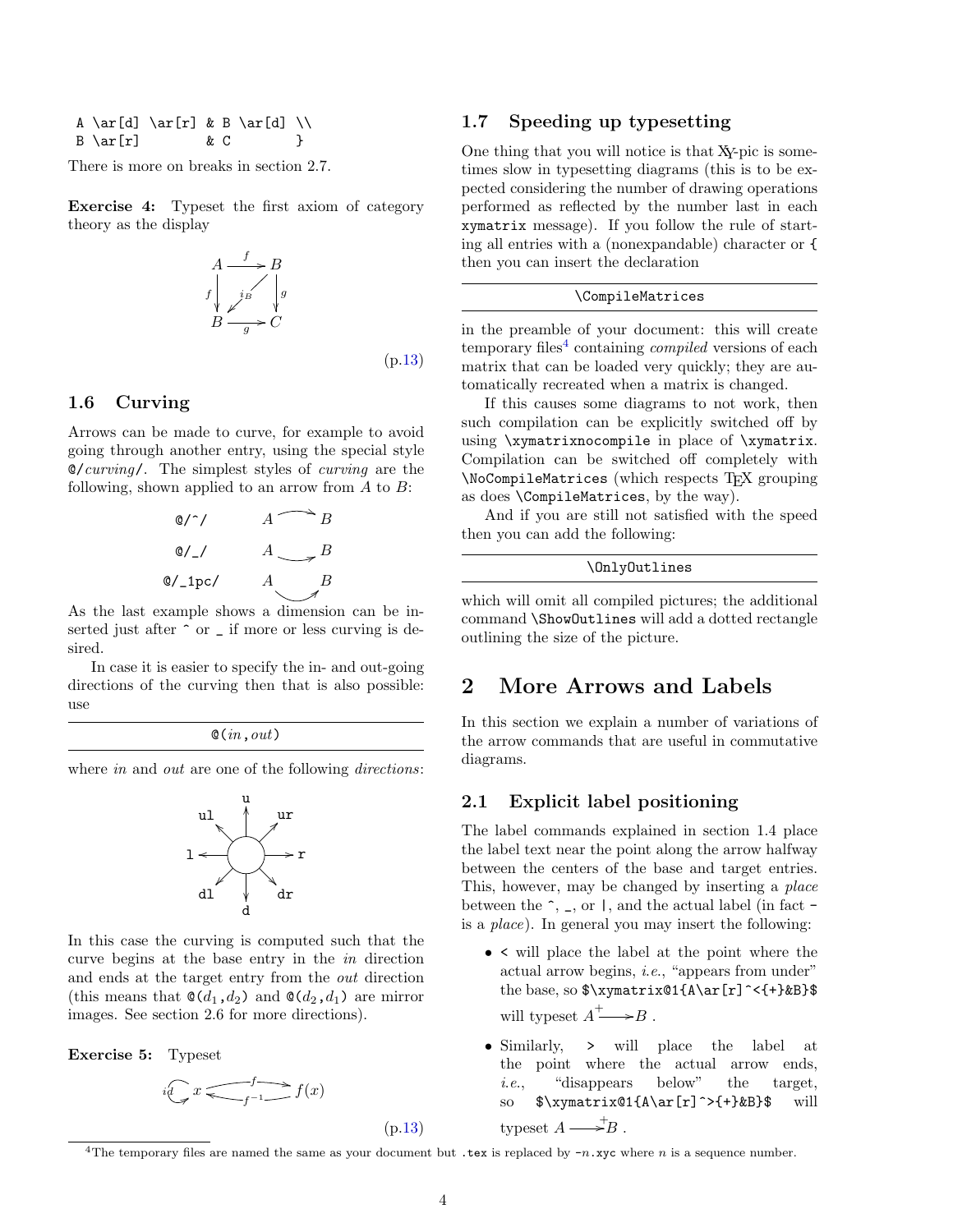- <span id="page-4-4"></span>•  $\leq$  and  $\geq$  will place the following la-bel at a point just a bit<sup>[5](#page-4-1)</sup> further from the beginning and end of the arrow, so  $\sqrt{\xsqrt{A\ar[r]}}>>+ \&B}$  will typeset  $A \longrightarrow B$ . Using more  $\leq$  or  $\geq$  will move the label further in.
- *•* A factor in ()s: (*a*) indicates that the label should be "tied" to the point *a* of the way from the center of the base entry (called (0)) to the center of the target (called (1)) instead of in the middle, so  $\xymatrix@1{A\ar[r]^(.3){+}&B\$  will typeset  $A \xrightarrow{+} B$ .
- *•* A factor can be given *after* some < or >s, in which case the place is computed as if the base was specified by the <s and target specified by the >s. Hence  $\xymatrix@1{A\ar[r]^<(0){+}&B}$ \$ will typeset  $A^+ \longrightarrow B$ .
- *•* Finally, there is a simple way to denote the place on an arrow where it intersects with a straight line between two points: the place  $\{t_1;t_2\}$  places the label relative to the point on the arrow where the line from the target  $t_1$ to the target  $t_2$  crosses it. **Bug:** Only works for straight arrows at present.

As usual more possibilities can be found in the reference manual [\[4,](#page-13-1) fig. 2].

**Exercise 6:** Typeset



(p[.13\)](#page-12-7)

#### <span id="page-4-0"></span>**2.2 Labeling with any object**

XY-pic supports a general format for entering any T<sub>EX</sub> text as labels (as well as entries to be explained later). The character \* is reserved for this: in its simplest form \*{*math*} will typeset the *math* material as an object. This is like {*math*} except that the default style is ignored and there is no added blank margin.

However, in general the following form of \**object* is available:

\**modifiers*{*text*}

where *modifiers* can be used to change the shape and size of the constructed object. The following are the most common, the full list of possibilities can be found in the reference manual [\[4,](#page-13-1) fig. 3]:

| $\ddot{}$                             | grow                         |
|---------------------------------------|------------------------------|
| $+$ < $dimen$ >                       | grow by <i>dimen</i>         |
| $+ =$                                 | grow to enclosing square     |
|                                       | shrink                       |
| $-\langle$ dimen $\rangle$            | shrink by <i>dimen</i>       |
|                                       | shrink to contained square   |
| Ţ                                     | do not center                |
| [o                                    | round                        |
| [1] [r] [u] [d]                       | adjust left, $right, \ldots$ |
| $\lceil F \rceil$ $\lceil F = \rceil$ | double<br>frame              |
| [F.] [F--]                            | $doted$ : $dashed$           |
| $[F-,]$ $[F-:-3pt>]$                  | shaded [frounded]            |

Since objects specified this way start with no margin, a single + is usually included to get the default spacing.

<span id="page-4-3"></span>**Exercise 7:** Typeset 
$$
A \xrightarrow{\textcircled{x}} B
$$
. (p.13)

There can only be one *boxing*. This can be any box generation command. The following are the most useful *boxing*{*text*} combinations:

| $\mathcal{Q} variant{tip}$     | tip (or shaft) object |
|--------------------------------|-----------------------|
| $\text{txt} \ldots$            | ordinary text         |
| \composite{*} combined objects |                       |
| $\mathcal{m}$                  | repeat last object    |

(the possibilities for *variant* and *tip* are given in the following section). Finally,  $\hbar$ ox $\{ \ldots \}^6$  $\{ \ldots \}^6$  is a quick way to ensure text-mode interpretation of a single object. However, \txt allows the use of \\ in *text* to create a line break, and the special form \txt<6pc>{. . . } will constrain the text to a centered 6pc wide column. By the way, \txt can be used outside of XY-pic constructions.

Finally, several objects can be combined using the last form; the \*s serve to separate the composed object.

**Exercise 8:** Typeset  $A$   $\forall$   $*\forall$   $*\forall$   $*$   $*\forall B$  . (p[.13\)](#page-12-9) High label

<span id="page-4-1"></span> $5$ "A bit" is in fact a T<sub>EX</sub> \jot which is usually 3pt.

<span id="page-4-2"></span><sup>&</sup>lt;sup>6</sup>The plain T<sub>E</sub>X command \hbox corresponds to \mbox in L<sup>AT</sup>EX and \text in the  $A_{\mathcal{M}}\mathcal{S}$  variants.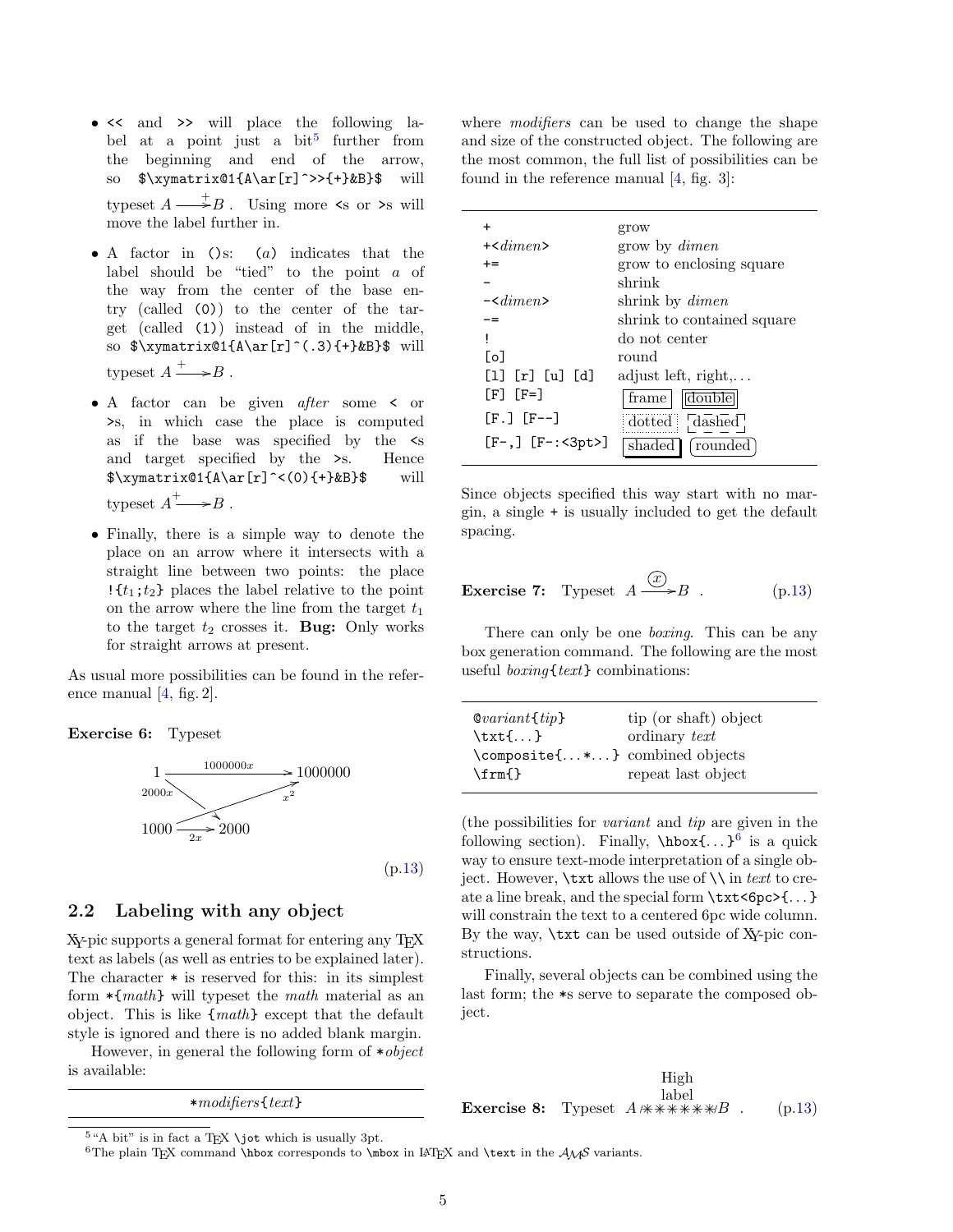#### <span id="page-5-2"></span><span id="page-5-0"></span>**2.3 More arrow styles**

The arrow styles described in section 1.3 are all examples of the general *arrow style* constructions

| $\&variant$ tail shaft head |  |
|-----------------------------|--|
| $\&variant\{head\}$         |  |

that in describes arrows with the indicated *tail*, *shaft*, and *head* (on the first form the tail and head can be omitted; the second style defaults to having no tail and a standard shaft).

The following possibilities exist for *head* and *tail* which we will denote *tips* (here shown as heads):

| $\mathcal{L} \subset \mathbb{R}^{n \times n}$ | $>$ and $\tau$    | $\mathbf{x} = \cos \theta \times \mathbf{x}$                   |
|-----------------------------------------------|-------------------|----------------------------------------------------------------|
| $<<$ $\rightarrow$                            | $>>$ $\mathbb{R}$ | $+$ and $+$                                                    |
| $ <$ and $\leq$                               | >⊺ …∞প            | $\mathcal{L}_{\text{max}}$                                     |
| $ <<$ $ <<$                                   | >>∣ ≫'            | $\prod_{i=1}^n$ and $\prod_{i=1}^n$                            |
| $\mathcal{C}$ and $\mathcal{C}$               | ು ಹಾಲಾ            | $\mathbf{O} = \left( \mathbb{R}^{100 \times 10^{100}} \right)$ |
| $\mathcal{L}$ and $\mathcal{L}$               | $11$ and $\pm$    |                                                                |

and the *shaft* should be one of the following:

| $\tilde{\phantom{a}}$ |                                                                                                                                                                                                                                | $\sim$ $\sim$ $\sim$<br>$\sim$ $\sim$ |
|-----------------------|--------------------------------------------------------------------------------------------------------------------------------------------------------------------------------------------------------------------------------|---------------------------------------|
| ٠                     | a consequent de la familie de la familie de la familie de la familie de la familie de la familie de la familie de la familie de la familie de la familie de la familie de la familie de la familie de la familie de la familie |                                       |

The *variant* should be empty or one of the following:

|          | ~ "above" variant  |
|----------|--------------------|
| $\equiv$ | "below" variant    |
|          | 2 "double" variant |
|          | 3 "triple" variant |

Here are some standard arrows in this notation, all from *A* to *B* as usual:

| $@{<->}$        | $A \longrightarrow B$     |
|-----------------|---------------------------|
| @^{<->}         | $A \longrightarrow B$     |
| @_{<->}         | $A \longrightarrow B$     |
| $@2{<-\rangle}$ | $A \Longleftrightarrow B$ |
| $@3{<->}$       | $A \Longleftrightarrow B$ |

As a special convenience = and : are provided as abbreviations for - and . with variant forced to 2.

As it can be seen, the variant will affect the *entire* arrow. Sometimes this is not what is wanted. In that case a *local variant* can be used by entering any of the *tail*, *shaft*, and *head*, on the following form:

| $variant \{ tip\}$ |
|--------------------|
| $variant{,}$       |

Here are some arrows where this is required:

$$
\begin{array}{ll}\n\text{Q}^{\wedge} \{\text{Q} \rightarrow \text{Q} \} & A \longrightarrow B \\
\text{Q}^{\wedge} \{\text{Q} \rightarrow \text{Q} \} & A \longmapsto B \\
 & A \longmapsto B\n\end{array}
$$

Notice that there is no distinction between shafts and tips using this form, thus it is necessary to include all three of *tail*, *shaft*, and *head*, when using it. The advantage is that it is possible then to "fill with a tip." Furthermore, the following additional possibilities are available when using this notation:

|         | $\{-\}$ $\qquad \qquad \vdots$ |                   | $\sim$ -1-3 and $\sim$              |               | $-1$ - $-1$                                               |
|---------|--------------------------------|-------------------|-------------------------------------|---------------|-----------------------------------------------------------|
|         |                                |                   | $\{ \mathbf{=} \}$ and $\mathbf{=}$ | $3{1-}$       | $\begin{aligned} \mathcal{A}_{\text{RSE}} \end{aligned}$  |
| $\{*\}$ | ال ا <b>ل</b> احتمال المريض ال | $\sim$ { $\sim$ } | الكاسين                             | $\mathcal{L}$ | $\mathcal{L}_{\text{max}}$ and $\mathcal{L}_{\text{max}}$ |
|         |                                |                   | <sub>ົ້</sub> {'} _______           |               | $\lfloor \{\prime\} \rfloor$ and $\lfloor \prime \rfloor$ |
|         |                                |                   |                                     |               |                                                           |

The even more general form \**object* can be used, where *object* refers to any of the constructions described in section 2.2.

**Exercise 9:** Typeset 
$$
A_{\bullet \times \times \times} B
$$
. (p.13)

#### <span id="page-5-1"></span>**2.4 Sliding arrows sideways**

It is often desirable to have several parallel arrows between two objects. This can be done by sliding either or both arrows sideways a distance given as a TEX dimension enclosed in @<>s: it specifies how far "sideways" the arrow should be moved, *e*.*g*.,

```
\xymatrix{
 A \ar@<1ex>[dr]^a_{.} \\
  & B \ar@<1ex>[ul]^b \ar@<1ex>[r]^c
    & C \ar@<1ex>[l]^d_{.} }
```
will typeset



A positive distance will slide the arrow in the "^ direction," *e*.*g*., the two arrows above are slid in the direction of the labels *a*, *b*, *c*, and *d*, respectively; a negative distance in the "\_-direction." The distance <@1ex> is often appropriate since it corresponds roughly to the height of letters like "x," in the type size being used.

**Exercise 10:** Typeset 
$$
A \widehat{\longrightarrow} B
$$
. (p.13)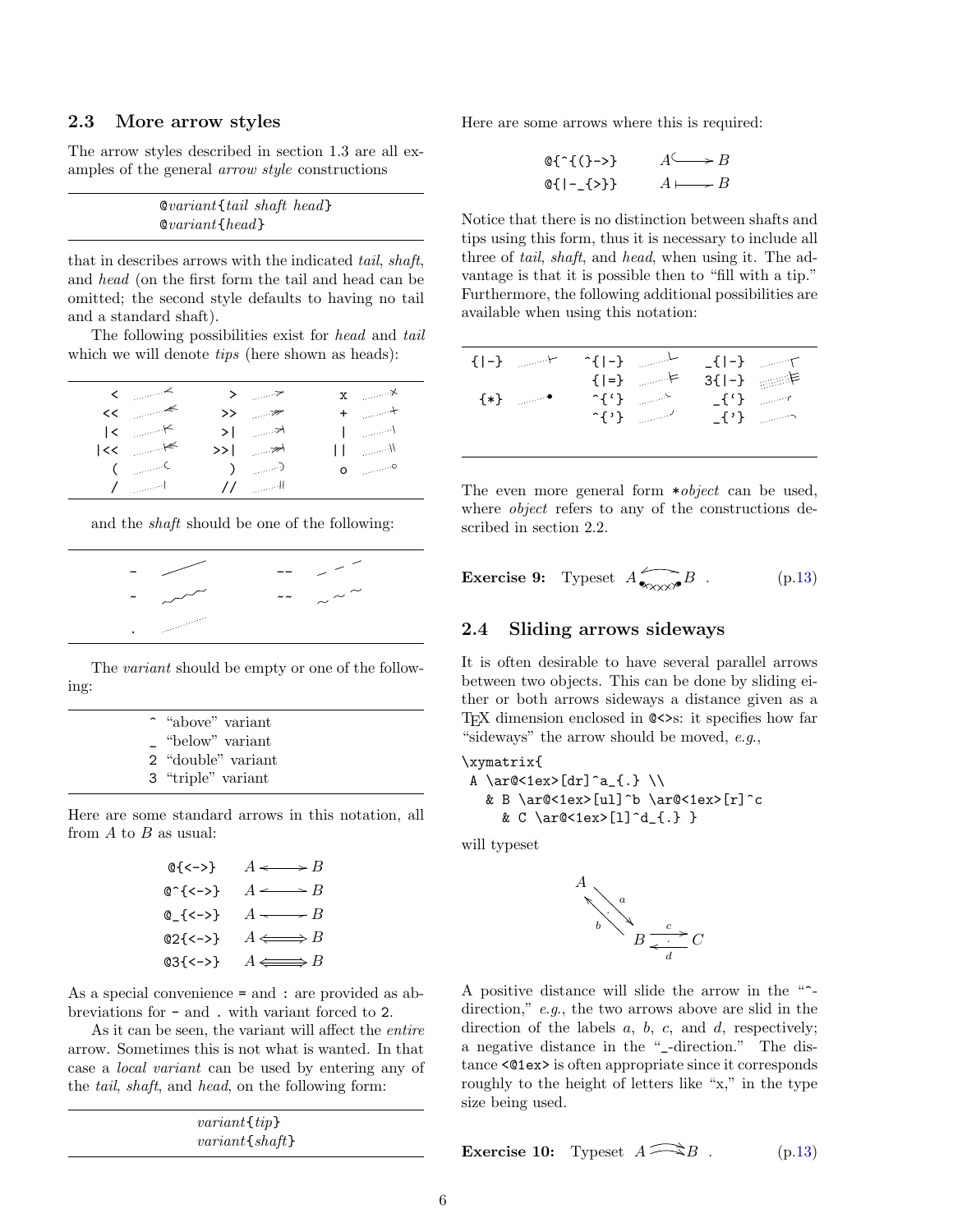### <span id="page-6-3"></span><span id="page-6-0"></span>**2.5 More targets**

The target address can be given in a large number of formats called *positions*. The full range of possibilities is described in the reference manual [\[4,](#page-13-1) fig. 1]; here is a number of useful ones in addition to the *hop* format described in section 1.3:

- *•* [*r*,*c*], where *r, c* are integers, denotes the *relative entry* found *r* rows below and *c* columns to the right of the current entry (the current entry itself is thus [0,0]). This always corresponds to a  $[hop], e.g., [1,2]$  is the same as  $[drr]$ and [-2,0] is the same as [uu].
- *•* "*r*,*c*", where *r, c* are positive integers, denotes the *absolute entry* found in the *r*th row and *c*th column of the diagram. The top left entry is "1,1".
- $t'$ ;  $t'$ , where  $t'$  is any target, changes the base entry of the present arrow to *t ′* and then sets the target to *t* relative to the original base entry. For example,

```
\xymatrix{ A \\
           B & C \ar@<1ex>[ul]
                 \ar@<1ex>[ul];[] }
```
typesets



*i.e.*, the second **\ar[ul]** arrow starts at the [ul] entry and ends in the current entry.

See section 3.5 for how to use a label as a target.

### <span id="page-6-1"></span>**2.6 Changing the target**

It is possible to overwrite a target with another by appending something of the form \**object* to it. This has the effect of typesetting the *object* at the current position, thus effectively on top of the target, and then use what was typeset as the target.

A target may also have its position changed by one of the following constructions:

- *•* +*vector* or -*vector* which changes the target to be a zero-sized one at the position obtained by adding or subtracting the *vector* to its center, or
- *•* !*vector* which moves the center of the target by the *vector* ;

where a *vector* should have one of the following forms:

*•* 0 is the zero vector,

- $\langle D_x, D_y \rangle$ , where  $D_x, D_y$  are T<sub>E</sub>X dimensions, is the vector with those coordinates, and
- *•* /*d dimen*/ is the *vector* going *dimen* in the particular direction *d* which can be either the eight simple ones in section 1.6, empty to denote that the *current direction* (the last direction of an arrow) should be used, or one of the following:

| $\mathsf{va}(\alpha)$ absolute angle     |
|------------------------------------------|
| $d: a(\alpha)$ relative angle in degrees |
| $d:(x,y)$ relative vector                |
| $d^2/d$ short for : a(90) / : a(-90)     |

where the *d* in the last four may be empty to denote the "current direction."

• The "corner offsets" of a target are vectors as shown:



(they must be specified in upper case),

Many, many more possibilities are described in the reference manual [\[4\]](#page-13-1).

**Exercise 11:** What is the difference between a target  $t$  and the target  $t+0$ ? (p[.13\)](#page-12-12)

#### <span id="page-6-2"></span>**2.7 Arrows passing under**

Arrows can pass under (or via) any other entry: Just insert '*t*, *i*.*e*., a quote (apostrophe) character followed by a target, for each entry that should be visited except the last, "ordinary & final" entry:

```
\xymatrix{
{\circ}
  \ar@{|-->} '[dr] ^a
              '[rr]+D*{\bullet} ^b
               [drrr] ^c
         & {\circ} & {\circ} & {\circ} \setminus{\circ} & {\circ} & {\circ} & {\circ} }
```
typesets



As you see, labels are set separately on each segment.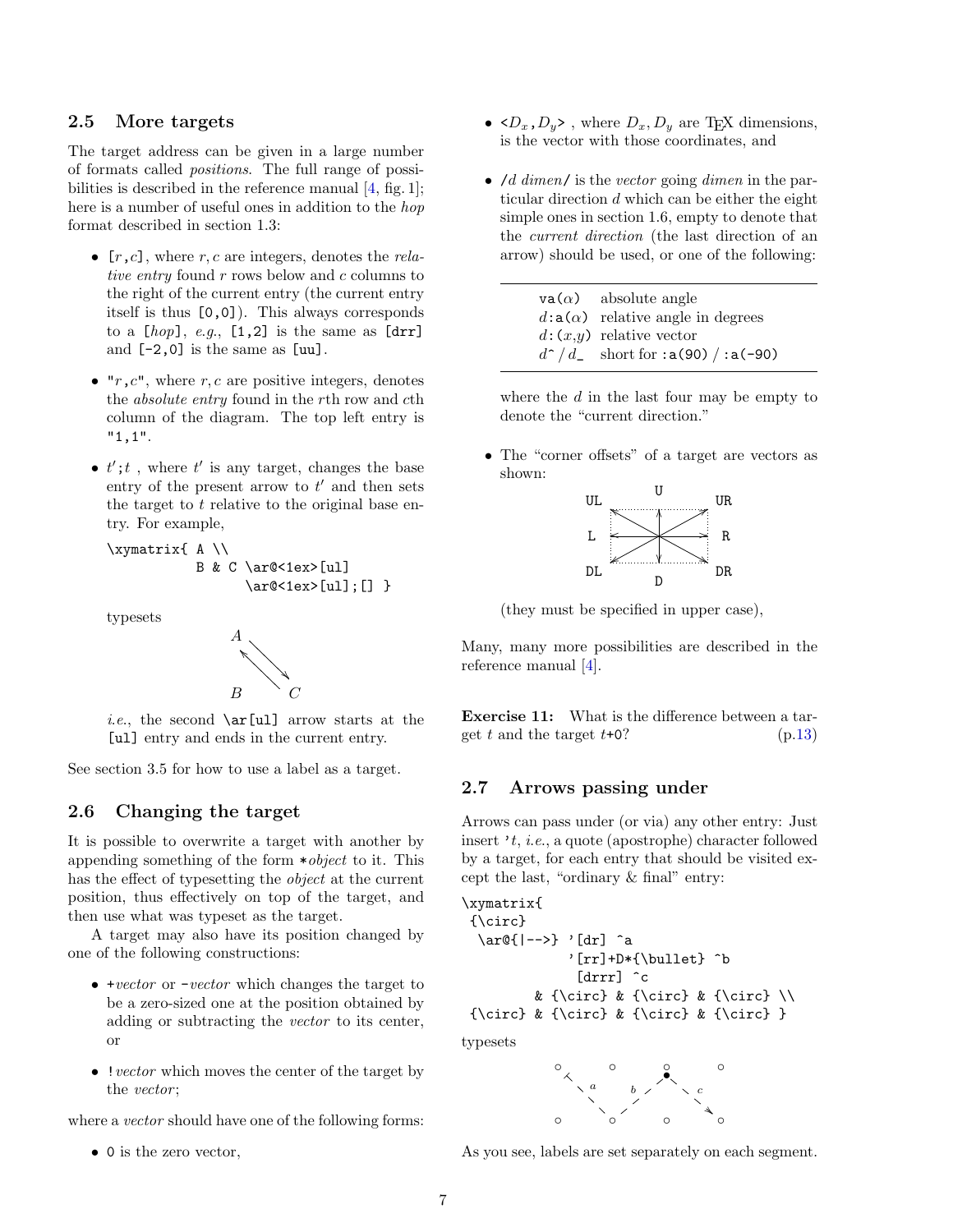<span id="page-7-2"></span>**Exercise 12:** Typeset the "lambda cube"



*Hint*: "going under" an empty entry leaves a small gap at that location. The compactness is achieved using a trick described in section 3.3. (p[.14\)](#page-13-6)

#### <span id="page-7-0"></span>**2.8 More bending arrows**

Finally, arrows can bend around entries: just insert '*d t*, *i*.*e*., a backquote and a direction *d* followed by a target *t*, for each "turn" that starts out in the *d*direction and ends in a quarter turn towards the target *t*. This is different from the curving described earlier in that all turns consist of a straight part ending in a turn which is a multiple of  $\frac{1}{8}$  circle segments, and each segment allows separate labels.

The possible directions are those of section 1.6 and 2.6, and the possible targets include all those discussed above. Actually the direction is only required for the first in a series of turns since the final direction of one turn is the obvious choice for the following turn. Furthermore, turns can be changed from the default by adding either ^*d* for anticlockwise turn to *d* or \_*d* for clockwise turn to *d*, where *d* is the "exit direction" of the turn.

Finally, the turns will have radius 10pt by default, but this can be changed to any dimension *R* from a particular turn and onwards by inserting /*R* immediately after the ' of the turn. Here is an example involving all of these features:

```
\xymatrix{
 {\circ} \ar 'r[d] ^a
            '\lbrack \mathbf{rr} \rbrack \hat{b}'/4pt[rr] ^c
            '[rrr] ^d
            '_dl[drrr]^e
             [drrr]^f
          & {\circ} & {\circ} & {\circ} \\
 {\circ} & {\circ} & {\circ} & {\circ} }
```
typesets



The example illustrates the following points:

- If the segment can not be made as short as required then it will point "past" the target. This is useful for "going around" entries.
- *•* There is *one* ' *per turn* thus each target appears as many times as there are turns towards it, except the last target that appears one more time namely both with ' for each turn towards it *and* once as an "ordinary" target to set the final stretch.
- The sizes of the intermediate targets are ignored.

**Exercise 13:** Typeset 
$$
A \oplus B
$$
 (p.14)

#### <span id="page-7-1"></span>**2.9 Defining new arrow types**

Last in this treatment of arrows we will explain how new arrows can be defined. The crucial fact is that the characters used for *tips* and *shafts* are restricted to the following:

| $>\frac{1}{\log(1)}$   | <i>tip</i> characters   |
|------------------------|-------------------------|
| $-1$ $\tilde{ }$ : $=$ | <i>shaft</i> characters |

When an arrow is interpreted by XY-pic it is first split into the three components and then each component is looked up in a library of so-called "directionals." It is possible to add new such directionals using the command

\newdir{ *directional* }{ *composite* }

where *directional* should be a sequence either of tip characters or of shaft characters, and *composite* should be a list of objects separated with \* just like the argument to \composite described in section 2.2. If arrows of a particular *variant* (always one of the letters ^\_23) needs an alternate definition then another declaration can be given with the variant inserted between \newdir and the first {.

There is one object modifier which is very useful in this context, in addition to those of section 2.2:

!*vector* shift object *vector*

(where the possibilities for *vector* are described in section 2.6). Combined with the direction code this is very powerful, for example,

```
\newdir{|>}{%
  !/4.5pt/\mathbb{G}{}_{1} +: (1,-.2)\mathbb{C}{}_{1} +: (1,+.2)\mathbb{C}{}_{1} + )
```
defines a new tip that makes

 $\xymatrix_{A \ar 0^{-}|>\} [r] & B$ 

typeset  $A \longrightarrow B$ . Notice how the "relative direction" is used here to rotate some of the composed components.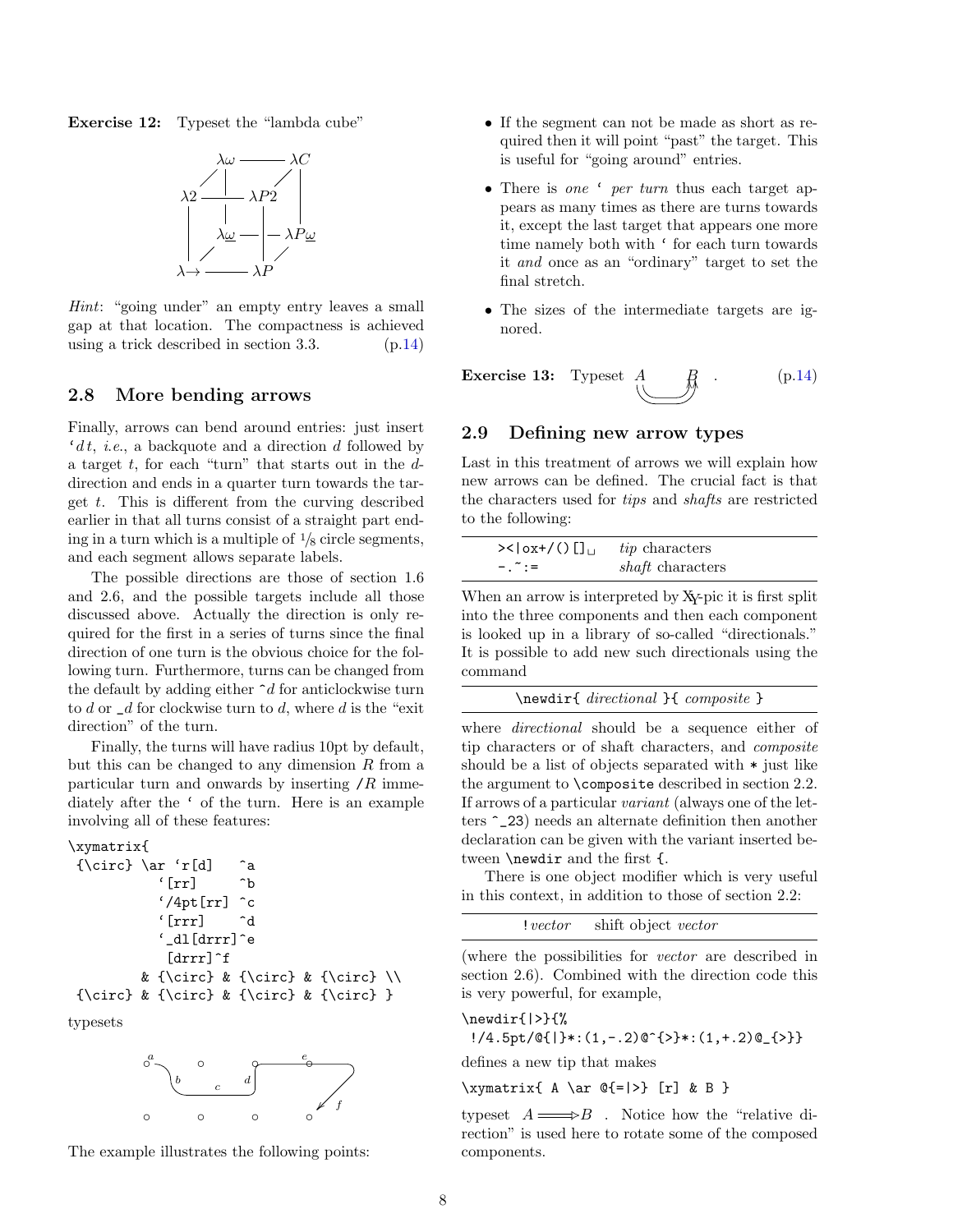<span id="page-8-5"></span><span id="page-8-4"></span>**Exercise 14:** Often tips used as "tails" have their ink on the wrong side of the point where they are placed. Fortunately space  $\left(\begin{smallmatrix} \square \\ \square \end{smallmatrix}\right)$  is also a tip character so we can define the directional  $\Box$ > to generate a "tail-spaced" arrow. Do this such that

\xymatrix{ A \ar @{>->} @< 2pt> [r] \ar @{ >->} @<-2pt> [r] & B }

typesets

*A*  $\rightrightarrows$  *B* 

(p[.14\)](#page-13-8)

Finally, when XY-pic diagrams are used in conjunction with Knuth's *computer modern fonts* then the declaration

| \SelectTips {cm}{} |  |
|--------------------|--|
|--------------------|--|

will change the tips to some that look similar, *e*.*g*.,

```
$\SelectTips{cm}{}
\xymatrix@1{A\ar@{->>|}[r]&B}$
```
typesets  $A \longrightarrow B$ . The second argument (here  $\{\}$ ) ✤ can be used to specify a point size {10}, {11}, or  ${12}$ , if desired (the default is  ${10}^7$  ${10}^7$ );  ${cm}$  can be replaced by {eu}, {lu}, and {xy}, to get tips in "Euler," "Lucida," and the default technical style, respectively. The declaration respects T<sub>E</sub>X grouping.

**Exercise 15:** Typeset  $A \rightarrow B$ . *Hint*: With the construction \object *object* one can typeset an XY-pic *object* (anything that could follow a \* in section 2.2) in any context. (p[.14\)](#page-13-9)

# <span id="page-8-0"></span>**3 More Entries**

This section explains what can go in an entry and how the general form of the entries is changed.

#### <span id="page-8-1"></span>**3.1 Manual entry formatting**

All the entries we have seen thus far have been simple math objects. However, it is possible to change the format of an individual entry by using the form:

```
*object arrows
```
This allows complete control over what object is placed in the entry, overriding any spacing and other conventions for the entry. This was how the frame was obtained in the figure in section 1.2.

A simple use of this is to insert text in entries using \txt objects just like labels as described above in section 2.2:

#### \xymatrix{

```
*\txt{A very long and stupid\\program}
 \ar[rr]^-{\txt{weird\\arrow}}
&&*\txt<2pc>{Com\-pli\-cated\\Code}}
```
will typeset

|                        | weird      | Com-  |
|------------------------|------------|-------|
| A very long and stupid | arrow pli- |       |
| program                |            | cated |
|                        |            | Code  |

**Exercise 16:** Typeset



(p[.14\)](#page-13-10)

### <span id="page-8-2"></span>**3.2 Extra entries outside the matrix**

It is possible to put extra entries in your diagrams that are not part of any "entry" of the matrix created by & and \\. This is done with the *excursion* command

#### \save *t* \restore

where *t* should be a target in one of the formats described in sections 2.5–2.6. *t* can do any kind of typesetting desired, for example,

```
\xymatrix{
 A \ar@{-}[dr]&{}\save[]+<3cm,0cm>*\txt<8pc>{%
     This is a very big commentary
     but it does not otherwise affect
     the diagram.}
     \ar[1] \ar[d] \r ara \wedge& B \ar@{-}[r] & C \ar@{-}[r] & D
}
```
will typeset



It illustrates how a "down" arrow does not necessarily have to point particularly straight down – in this case because it is based in the displaced pseudo entry.

<span id="page-8-3"></span><sup>&</sup>lt;sup>7</sup>Except when X<sub>Y</sub>-pic is loaded as a LAT<sub>E</sub>X  $2\varepsilon$  package where the default size is used.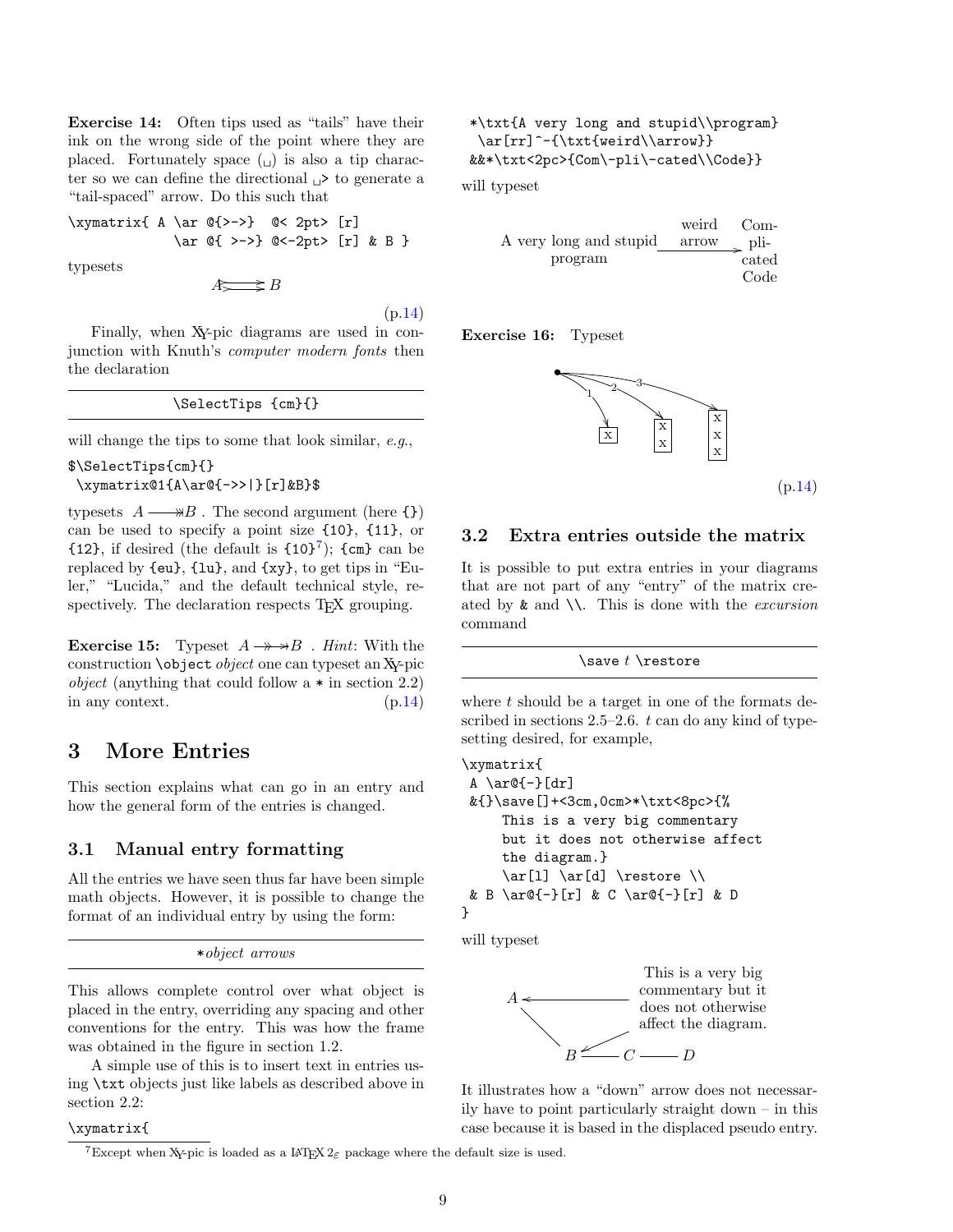#### <span id="page-9-3"></span><span id="page-9-0"></span>**3.3 Spacing and rotation**

The \**object* form described above can be used to space individual objects differently, however, it is also possible to change the overall spacing of a matrix by inserting the following codes *between* \xymatrix and the following {:

> @=*dimen* set spacing @R=*dimen* set row spacing @C=*dimen* set column spacing @M=*dimen* set entry default margin @W=*dimen* set entry default width @H=*dimen* set entry default height @L=*dimen* set label margin

 $=$  can be replaced by any of  $+$ ,  $+=$ ,  $-$ , and  $-$  of section 2.2 with the same meaning, *i*.*e*., replace "set" with "increase," "increase to at most," "decrease," and "decrease to at least," respectively. For example, \$\xymatrix@1@=0pt@M=0pt{A&B\\C&D}\$ in the text typesets $AB$ .

In case *uniform spacing* is desired, several alternative forms exist.

> @! force all spaces equal @!0 — and ignore entry sizes @!R force equal row spacing @!C force equal column spacing

Finally a special notation allows *rotation* of an entire matrix:

@ *d* rotate towards *d*

Only the matrix grid will rotate, however, not the actual contents.





#### <span id="page-9-1"></span>**3.4 Entry style**

As mentioned above, the entries of a diagram are set in math mode in text style. You may change this by redefinining the macro \objectstyle, and the label style by redefining \labelstyle. We can combine this with the above to get "small diagrams," *e*.*g*., typing

\$\left(

```
\def\objectstyle{\scriptstyle}
 \def\labelstyle{\scriptstyle}
 \vcenter{\xymatrix @-1.2pc @ur {
  A \ar[r]^{a} & B \ar[d]^{b} \\
 A' \ar[u]^{a'}\ & B'\ar[l]^{b'} }}
\right)$
```
in a paragraph will typeset "  $\sqrt{ }$ 

$$
\begin{pmatrix}\na & B & b \\
A & B' & b' \\
a' & A' & b'\n\end{pmatrix}
$$

You can even abandon the use of math mode entirely: the command **\def \objectstyle** {\hbox} will change the format of entries to plain text.

Similarly, all entries are rectangular by default, but it is possible to change this to *round* by declaring the default *modifiers* to be applied to all entries that do not override them (*cf*. section 2.2):

```
\entrymodifiers={++[o][F-]}
\SelectTips{cm}{}
\xymatrix @-1pc {
  *\txt{start} \ar[r]
  & 0 \ar\mathcal{C}(r,u) [] ^b \ar[r] _a
  & 1 \ar[r]^b \ar\mathcal{C}(r,d)[]_a
  & 2 \ar[r]^b
    \ar 'dr_l[l] '_ur[l] _(.2)a [l]
  &*++[o][F=]{3}
    \ar 'ur^l[lll]'^dr[lll]^b [lll]
    \ar 'dr_l[ll] '_ur[ll] [ll] }
```
will typeset



Notice how we obtain the double ring using the \**object* form which then has to include all the desired modifiers (and how the use of computer modern tips is nice for diagrams such as these).

#### <span id="page-9-2"></span>**3.5 Naming for later use as targets**

If you build an entry with a long and complicated excursion then you might wish to be able to refer to it later. XY-pic provides a mechanism for this: there is a special target form which we haven't discussed yet:

 $t =$ " $name$ "

This will introduce the new target "*name*" which will refer to the target just before the =. This is particularly useful inside excursions, of course, and can also be used after labels.

**Exercise 18:** Typeset 
$$
A \xrightarrow{a} B \xrightarrow{b} C
$$
. (p.14)

(p[.14\)](#page-13-11)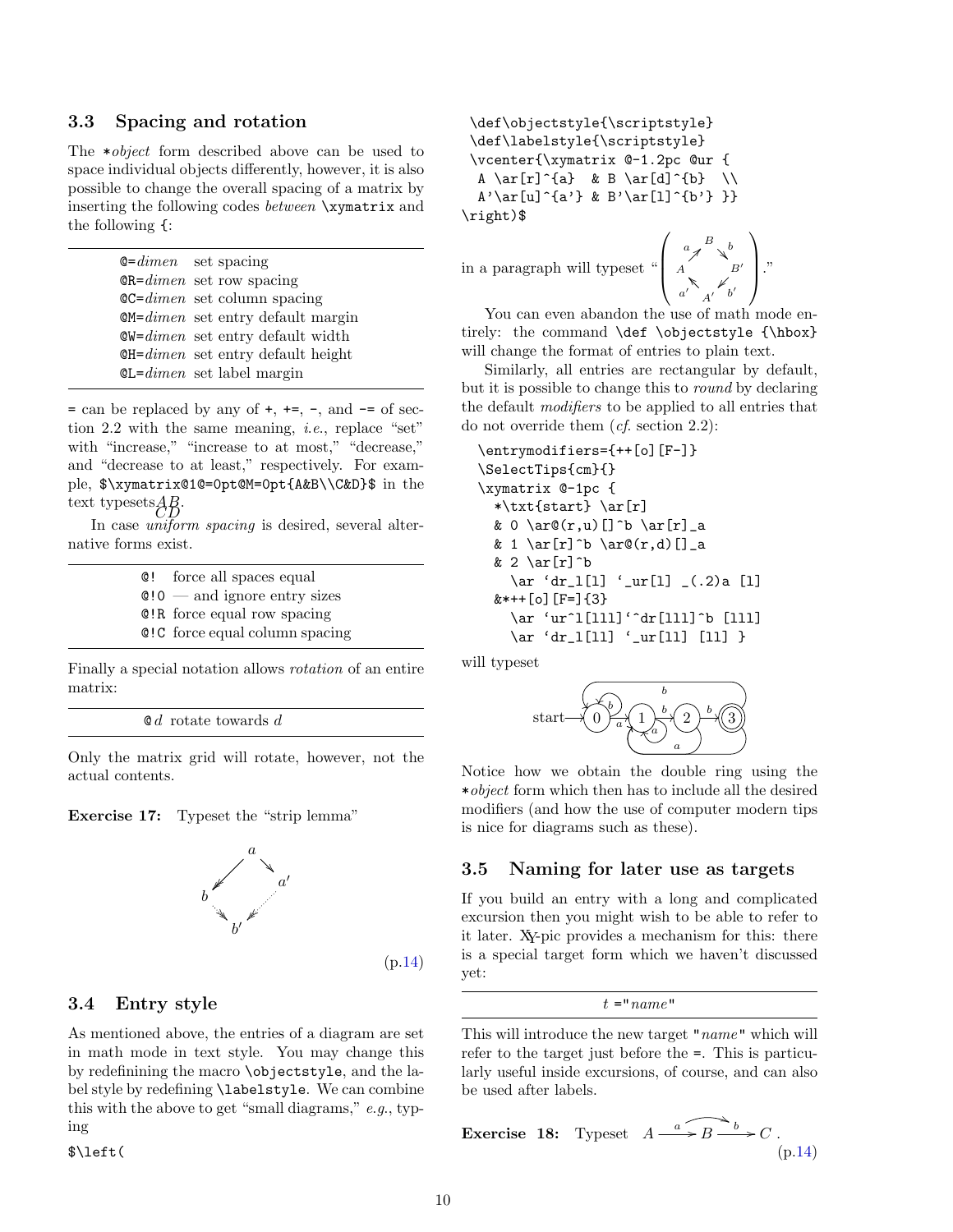### <span id="page-10-7"></span><span id="page-10-0"></span>**3.6 Grouping objects**

Sometimes you wish to frame or otherwise treat a rectangle of objects as a single object. This is possible with the last two target position forms that we will mention:

| $t.s$ merge $t$ with simple $s$ |
|---------------------------------|
| $\{t\}$ make t simple           |

The first will enlarge *t* to also "cover" the "simple" *s* (simple means that it cannot have changes etc. attached unless encapsulated in {}s). Here is an example where we merge and frame:

\xymatrix @R=1pc { 1,1 & 1,2 & 1,3 & 1,4 & 1,5 \\ 2,1 & 2,2 & 2,3 & 2,4 & 2,5 \save "1,2"."2,4"\*[F.]\frm{} \ar"1,1" \ar"2,1" \ar"1,5" \ar"2,5" \restore }

will typeset

|   | . . |   | ۳ |
|---|-----|---|---|
| . | りっ  | . |   |

As you can see, the center of the merged object is the same as the one of the target *before* the ".."

Finally a more advanced example where we create two merged objects with center in their "real" center, name them and then connect to them. It also shows how macros can be used inside diagrams: they should always expand to "commands" like  $\ar...$ , etc.:



can be typeset by

```
\def\g#1{\save
 [].[dr]!C="g#1"*[F]\frm{}\restore}%
\xymatrix{
```

```
\g1 A\ar[r]&B\ar[d]&\g2 A'\ar[r]&B'\ar[d]\\
   C\ar[u]\&D\ar[1]\& C'\ar[u]\&D'\ar[1]\ar @{.>} "g1" ;"1,4"
\ar @{-->} "2,1";"g2" }
```
Then we can make arrows from/to the two frames by using the two new targets "g1" and "g2" as shown.

**Exercise 19:** Change the lambda cube of exercise 12 such it is enclosed in a transparent (*i*.*e*., dotted) cube.  $(p.14)$  $(p.14)$ 

<span id="page-10-6"></span><span id="page-10-5"></span><sup>9</sup>[http://www.tug.org/texlive/,](http://www.tug.org/texlive/) included with most modern systems such as Ubuntu GNU/Linux.

<sup>10</sup>[http://xy-pic.sourceforge.net.](http://xy-pic.sourceforge.net)

# <span id="page-10-1"></span>**4 Availability and Further Information**

Below we describe how to and the conditions for obtaining XY-pic version 3.8.9, the compatibility with previous versions, and we conclude with a few appetisers to lure the reader into reading more about XY-pic.

### <span id="page-10-2"></span>**4.1 Getting XY-pic**

The easiest way to retrieve XY-pic is to get it from  $CTAN<sup>8</sup>$  $CTAN<sup>8</sup>$  $CTAN<sup>8</sup>$  or the "pictures" collection of T<sub>E</sub>X Live.<sup>[9](#page-10-5)</sup> The latest version of XY-pic can furthermore be ob-tained from the X<sub>Y</sub>-pic home page.<sup>[10](#page-10-6)</sup>

License: X<sub>Y</sub>-pic is free software in the sense that it is available under the following license conditions:

|                          | XY-pic: Graphs and Diagrams with TFX |
|--------------------------|--------------------------------------|
|                          | $\circ$ 1991–2010 Kristoffer H. Rose |
| (c) 1994-2010 Ross Moore |                                      |

The XY-pic package is free software; you can redistribute it and/or modify it under the terms of the GNU General Public License as published by the Free Software Foundation; either version 2 of the License, or (at your option) any later version.

The XY-pic package is distributed in the hope that it will be useful, but *without any warranty*; without even the implied warranty of *merchantability* or *fitness for a particular purpose*. See the GNU General Public License for more details.

You should have received a copy of the GNU General Public License along with this package; if not, see http://www.gnu.org/licenses/.

In practice this means that you are free to use XY-pic for your documents but if you distribute any part of XY-pic (including modified versions) to someone then you are obliged to ensure that the full source text of XY-pic is available to them (the full text of the license in the file COPYING explains this in somewhat more detail  $\circledcirc$ ).

#### <span id="page-10-3"></span>**4.2 Backwards compatibility**

The first widely distributed version of XY-pic was version 2 (from release 1.40 to release 2.6). A special *compatibility* mode is used automatically if the old style of loading is used (using files named xypic.tex and xypic.sty). You can also mix old and new diagrams in a document if you load as described in section 1.1 and add the declaration  $\xy$ -ption{v2}.

<span id="page-10-4"></span><sup>8</sup><http://ctan.org/tex-archive/macros/generic/diagrams/xypic>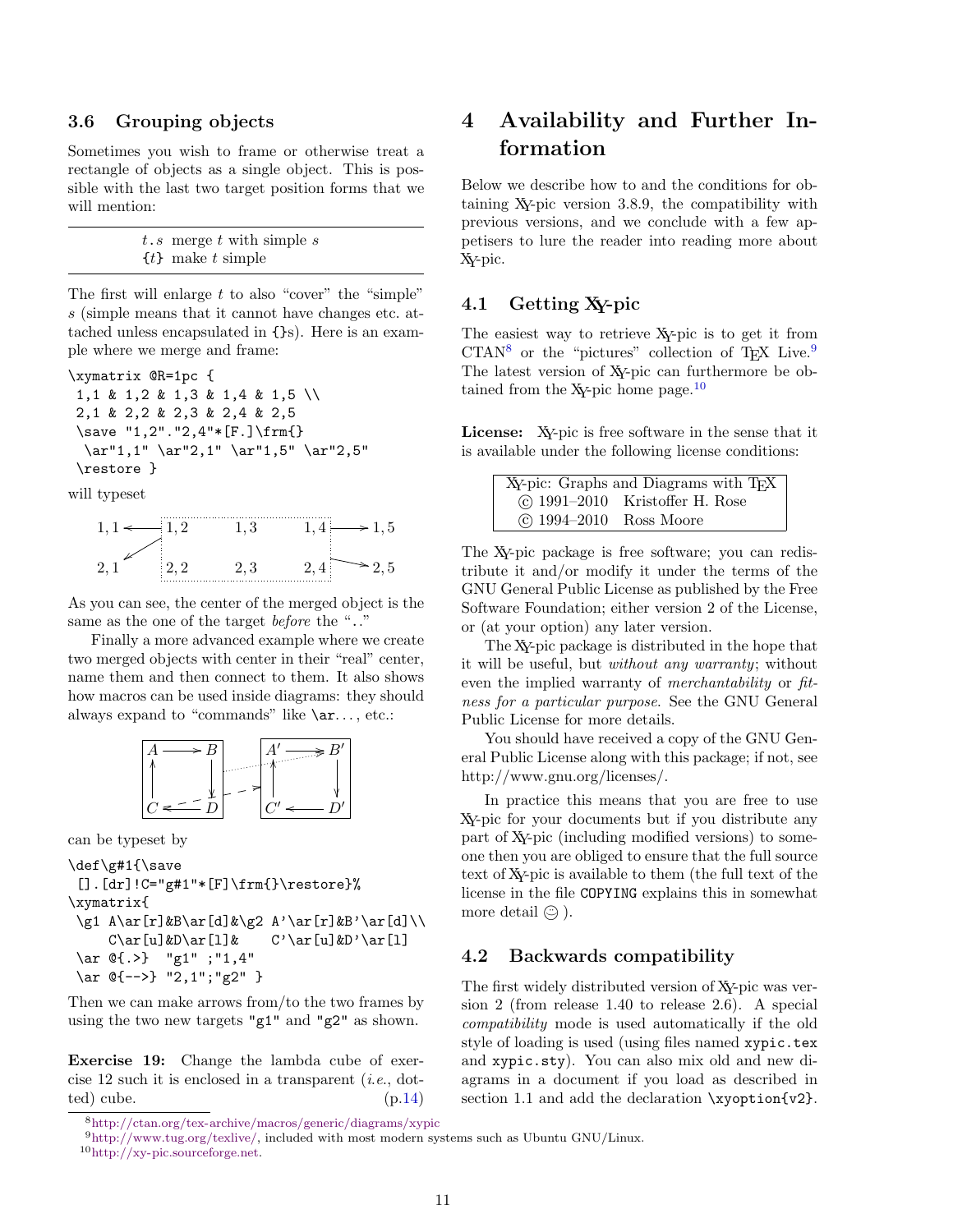<span id="page-11-3"></span>This provides almost full backwards compatibility: the following are the only known exceptions:

- Automatic "shortening" of arrow tails by  $\left\vert \right\langle \left\langle \right\vert$ break was a bug and has been "fixed" so it does not work any more. *Fix*: Put a  $\langle \rangle$ hole break before it as described in section 2.3.
- The release 2.6  $*$  position operator is not available. *Fix*: Use the : and :: operators (described in detail in the reference manual  $[4]$ .
- Using  $t_1$ ;*t*<sub>2</sub>: $(x, y)$  as the target of an arrow command does not work. *Fix*: Enclose it in braces, *i.e.*, write  $\{t_1; t_2: (x, y)\}.$
- *•* The old \pit, \apit, and \bpit commands are not defined. *Fix*: Use  $*Q\$  (or \tip) with variants and rotation.
- *•* The even older notation where an argument in braces to \rto and the others was automatically taken to be a "tail" is not supported. *Fix* : Use the supported  $\vert \langle \cdot \rangle$ ... notation.

Finally note that sometimes the spacing is "improved" relative to earlier versions *☉*. (One known example of this is that version 3.8 changed the matrix alignment slightly: see the documentation for \entrymodifiers in the reference manual [\[4\]](#page-13-1) for a workaround.) Please report all other things that do not work the same in version 3.8.9 and an earlier version to xy-pic@tug.org.

### <span id="page-11-0"></span>**4.3 Further reading**

The reference manual [\[4\]](#page-13-1) describes several more input modes that are useful when the diagram is not organised as a matrix. We'll give some examples of such diagrams but refer to the reference manual for the details.

• The "graph" feature allows input of data structured as *directed graphs* to make it easy to produce such pictures as



• The "knot" feature allows drawing of mathe-

<span id="page-11-1"></span><sup>11</sup>[http://xy-pic.sourceforge.net.](http://xy-pic.sourceforge.net)

matical *knots and links* like



*•* The "2cell" feature provides special support for *categorical twocells* like



*•* The "poly" feature allows *polygon-like* structures:



• The "web" feature allows composition in lattices such as



*•* The "arc" feature is suitable for effects like



<span id="page-11-2"></span><sup>12</sup>[http://ctan.org/tex-archive/macros/generic/diagrams/xypic/xysamples/.](http://ctan.org/tex-archive/macros/generic/diagrams/xypic/xysamples/)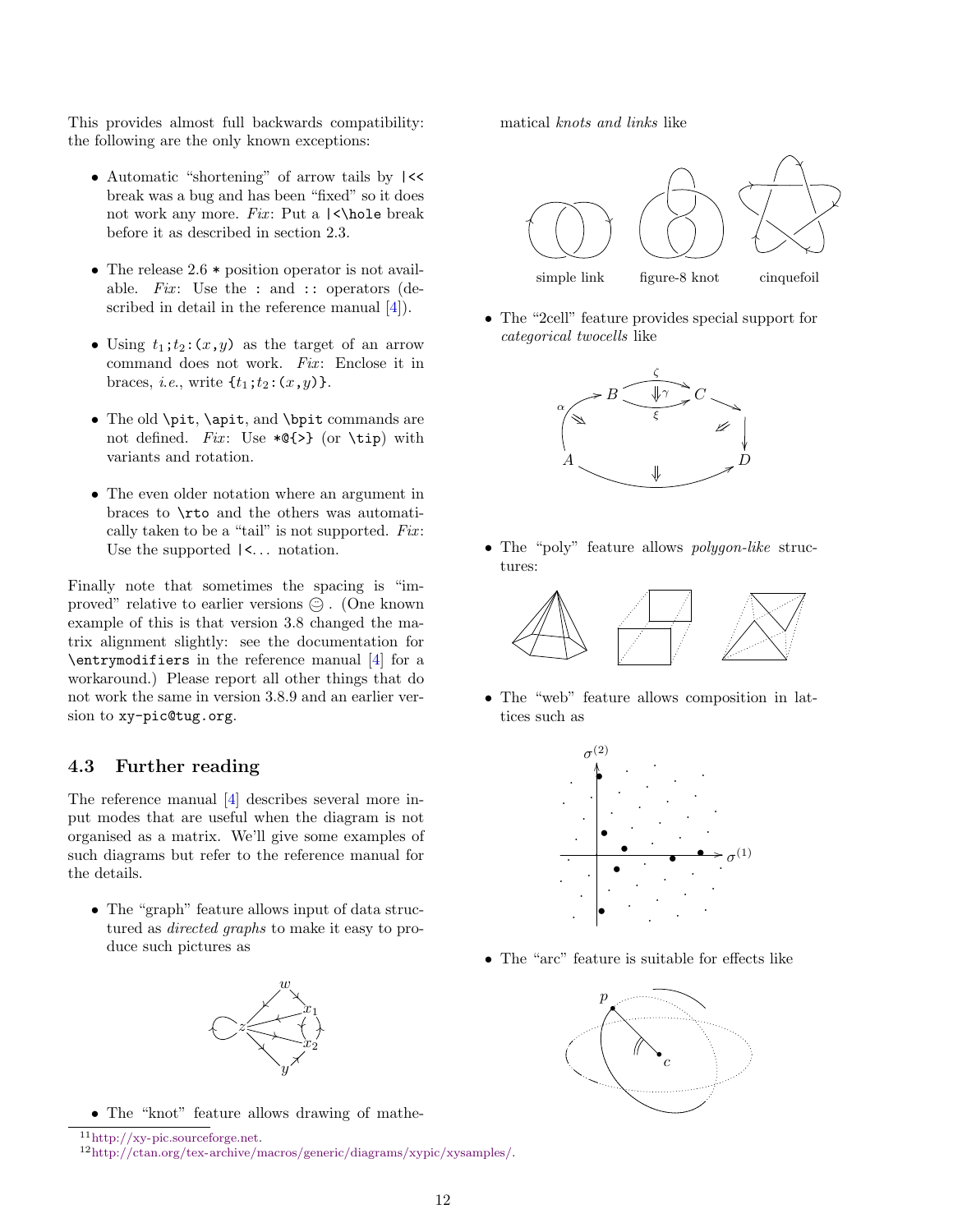In each case the figure is produced with relatively few lines using techniques documented in the respective sections of the reference manual together with the details of the XY-pic kernel and extensions, "arrow," and "matrix" features as used in this guide; further extensions provide support for use of colour, POSTSCRIPT and PDF effects, and much more.

For further documentation, the XY-pic home  $page<sup>11</sup>$  $page<sup>11</sup>$  $page<sup>11</sup>$  links to a number of tutorials on XY-pic with focus on different things (and in different languages).

Finally, we maintain a collection of examples in the xysamples directory on CTAN.[12](#page-11-2)

### <span id="page-12-0"></span>**4.4 Credits**

XY-pic version 2 was a small package created by the author. Version 3 was the result of more than ten years of active collaboration with Ross Moore.<sup>[13](#page-12-13)</sup> Most recently, the 3.8 releases include Daniel Müllner's<sup>[14](#page-12-14)</sup> impressive xypdf backend, which permits high quality graphics also when generating PDF files. The release furthermore includes fonts Jeremy Gibbons (and at one time by Y&Y Inc.), as well as macros by George Necula, as well as many suggestions by users.

# <span id="page-12-1"></span>**A Answers to all exercises**

<span id="page-12-2"></span>**Answer to exercise 1 (p[.3\)](#page-2-0):** The target [] is the current entry itself.

<span id="page-12-3"></span>**Answer to exercise 2 (p[.3\)](#page-2-3):** The author did

```
\xymatrix{
{\bullet} \ar@{-}-\adot \ar@{-}\car@{-}& {\bullet} \ar@{.}[d] \\
 {\bullet} \ \& \ {\bullet} \ \ar[1] \}
```
Notice how • has been enclosed in  $\{\}$  since it is an "expandable" entity, *i*.*e*., a defined macro: this is recommended.

### <span id="page-12-4"></span>**Answer to exercise 3 (p[.3\)](#page-2-1):** The author used

\xymatrix{ A  $\ar[r]$ <sup>f</sup>  $\ar[dr]_{f;g}$ & B \ar[d]^g \ar[dr]^{g;h} \\ & C \ar[r]\_h & D }

<span id="page-12-5"></span>**Answer to exercise 4 (p[.4\)](#page-2-2):** The author entered \xymatrix{

A \ar[d]\_f \ar[r]^f & B \ar[dl]|{i\_B} \ar[d]^g \\  $B \ar[r]$ *g & C }* 

<span id="page-12-6"></span>**Answer to exercise 5 (p[.4\)](#page-3-0):** The author did

```
\xymatrix{
x \ar(0, d)[]|{id} \ar@/^/[rr]|f
& f(x) \ar@{'}/[11] |{f^-{-1}} \}
```
Note that both arrows are curved "above" relative to their direction.

<span id="page-12-7"></span>**Answer to exercise 6 (p[.5\)](#page-3-3):** The author used the display

```
\xymatrix{
 1 \ar[rr] ^{\text{-}}{1000000x}
   \ar[dr] _(.2){2000x} |!{[d];[rr]}\hole
                          && 1000000 \\
 1000 \ar[r] _{2x}}
      \ar[urr] _>>>>{x^2}
                          & 2000 }
```
In particular notice how the break was specified to happen exactly where the two arrows cross. For an easier but not so general method see exercise 12 last in section 2.7.

<span id="page-12-8"></span>**Answer to exercise 7 (p[.5\)](#page-4-0):** The author typed  $\xymatrix@1{ A \ar[r]^*+[o][F-]{x} & B }$ 

<span id="page-12-9"></span>**Answer to exercise 8 (p[.5\)](#page-4-3):** The author did \xymatrix@1{ A \ar  $@{\/*}\composite{+}*(\times)}$  [rr] ^\*+\txt{High\\label} && B}

<span id="page-12-10"></span>**Answer to exercise 9 (p[.6\)](#page-5-0):** The author entered \xymatrix{

A \ar  $\mathbb{Q}/\hat{ }$  /  $\mathbb{Q}^{(1)}$   $\{<\} \{>\}\$  [r] \ar @/\_/ @{{\*}{x}{\*}} [r] & B }

<span id="page-12-11"></span>**Answer to exercise 10 (p[.6\)](#page-5-1):** The author typed \xymatrix@1{ A \ar $\binom{r}{r} \ar{0}^{\alpha-1ex}$  [r] & B }

<span id="page-12-12"></span>**Answer to exercise 11 (p[.7\)](#page-6-1):** The size:  $t+0$  always has zero size.

<span id="page-12-14"></span><span id="page-12-13"></span><sup>13</sup>Mathematics Department, Macquarie University, Sydney, Australia 2109; e-mail: ross.moore@mq.edu.au. <sup>14</sup><http://www.math.uni-bonn.de/people/muellner/>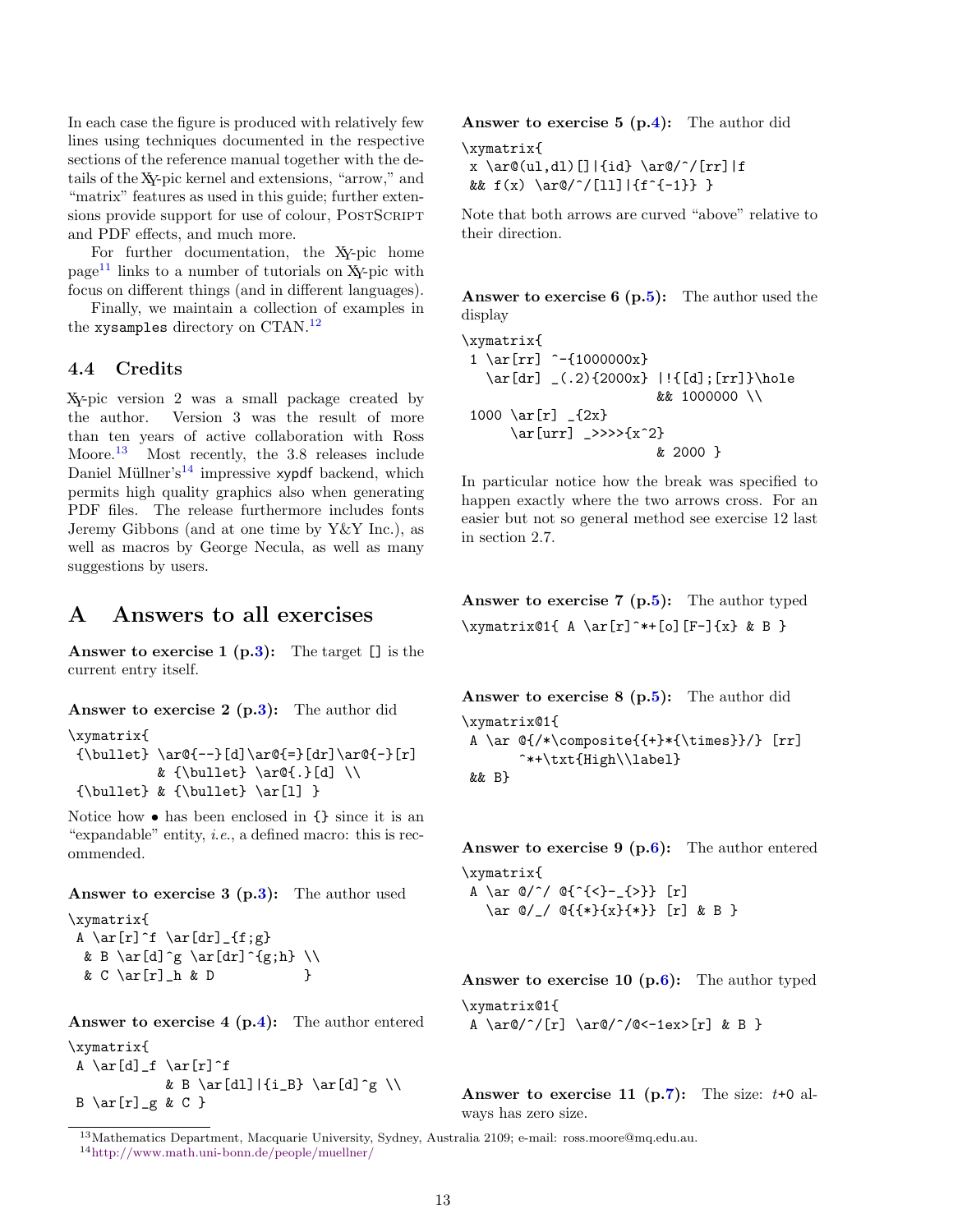<span id="page-13-6"></span>**Answer to exercise 12 (p[.7\)](#page-6-2):** The author constructed

```
\xymatrix@!0{
& \lambda\omega \ar@{-}[rr]\ar@{-}'[d][dd]
   & & \lambda C \ar@{-}[dd]
\setminus\lambda2 \ar@{-}[ur]\ar@{-}[rr]\ar@{-}[dd]
 & & \lambda P2 \ar@{-}[ur]\ar@{-}[dd]
\setminus& \lambda\underline{\omega \ar@{-}}' [r][rr]& & \lambda P\underline\omega
\setminus\lambda{\to} \ar@{-}[rr]\ar@{-}[ur]
& & \lambda P \ar@{-}[ur]
}
```
A special thing is added: @! forces rows and columns to be equally spaced as discussed in section 3.3; @!0 furthermore makes the spacing ignore the entry sizes, giving a completely fixed grid. The gaps could also be made with the !. . . crossing notation of exercise 6 last in section 2.1 but the above is shorter.

<span id="page-13-7"></span>**Answer to exercise 13 (p[.8\)](#page-7-0):** The author typed

\xymatrix@1{ A  $\ar@<-2pt> 'd[r] '[r] [r]$ \ar@<+2pt> 'd[r] '[r] [r] & B }

<span id="page-13-8"></span>**Answer to exercise 14 (p[.8\)](#page-7-1):** The author used \newdir{ >}{{}\*!/-5pt/@{>}}

<span id="page-13-9"></span>**Answer to exercise 15 (p[.9\)](#page-8-4):** The author typed \xymatrix@1{ A \ar[r] |-{\SelectTips{cm}{}\object@{>>}} |>{\SelectTips{eu}{}\object@{>}} & B }

<span id="page-13-10"></span>**Answer to exercise 16 (p[.9\)](#page-8-1):** The author typed \xymatrix{

```
*=0{\bullet}
 \ar@/^/[dr]!U|1
 \ar@/^/[drr]!U|2
 \ar@/^/[drrr]!U|3
\setminus& *+[F]\text{xt}\{x\}&*+ [F] \text{x\x\x&*+[F]\text{xt}\{x\}\x\}
```
<span id="page-13-11"></span>**Answer to exercise 17 (p[.10\)](#page-9-0):** The author entered the display

```
\xymatrix@dr@C=1pc{
 a \ar[r]\ar@{->>}[d] & a' \ar@{.>>}[d] \\
 b \ar\mathbb{C}. >>}[r] & b' }
```
<span id="page-13-12"></span>**Answer to exercise 18 (p[.10\)](#page-9-2):** The author typed \xymatrix{

A  $\ar[r]$   $\ar[r]$   $\ar[k]$   $\ar[r]$   $\ar[b]$   $\ar[k]$ \ar @/^/ "a";"b" }

Notice the use of both explicit base and target in the arrow between the labels.

<span id="page-13-13"></span>**Answer to exercise 19 (p[.11\)](#page-10-0):** The author added the XY-code

\save [].[dd].[ddrr].[rr]\*[F.]\frm{}="back" \restore

in the entry with  $\lambda \omega$ , and

```
\simeq [].[dd].[ddrr].[rr]*[F.]\rm{)}\ar@{.} +UL;"back"+UL \ar@{.} +UR;"back"+UR
 \ar@{.} +DL;"back"+DL \ar@{.} +DR;"back"+DR
 \restore
```
in the entry with  $\lambda$ 2 to produce



# <span id="page-13-0"></span>**References**

- <span id="page-13-5"></span>[1] Adobe Systems Incorporated. *PostScript Language Reference Manual*, second edition, 1990.
- <span id="page-13-2"></span>[2] Donald E. Knuth. *The TEXbook*. Addison-Wesley, 1984.
- <span id="page-13-3"></span>[3] Leslie Lamport. *LATEX—A Document Preparation System*. Addison-Wesley, 2nd edition, 1994.
- <span id="page-13-1"></span>[4] Kristoffer H. Rose and Ross R. Moore. *XY-pic Reference Manual*. DIKU, University of Copenhagen, Universitetsparken 1, DK–2100 København Ø, 3.0 edition, June 1995. Latest version is available from [http://xy-pic.sourceforge.net/.](http://xy-pic.sourceforge.net/)
- <span id="page-13-4"></span>[5] Michael D. Spivak. *The Joy of TEX—A Gourmet Guide to Typesetting with the AMS-TEX Macro Package*. American Mathematical Society, second edition, 1990.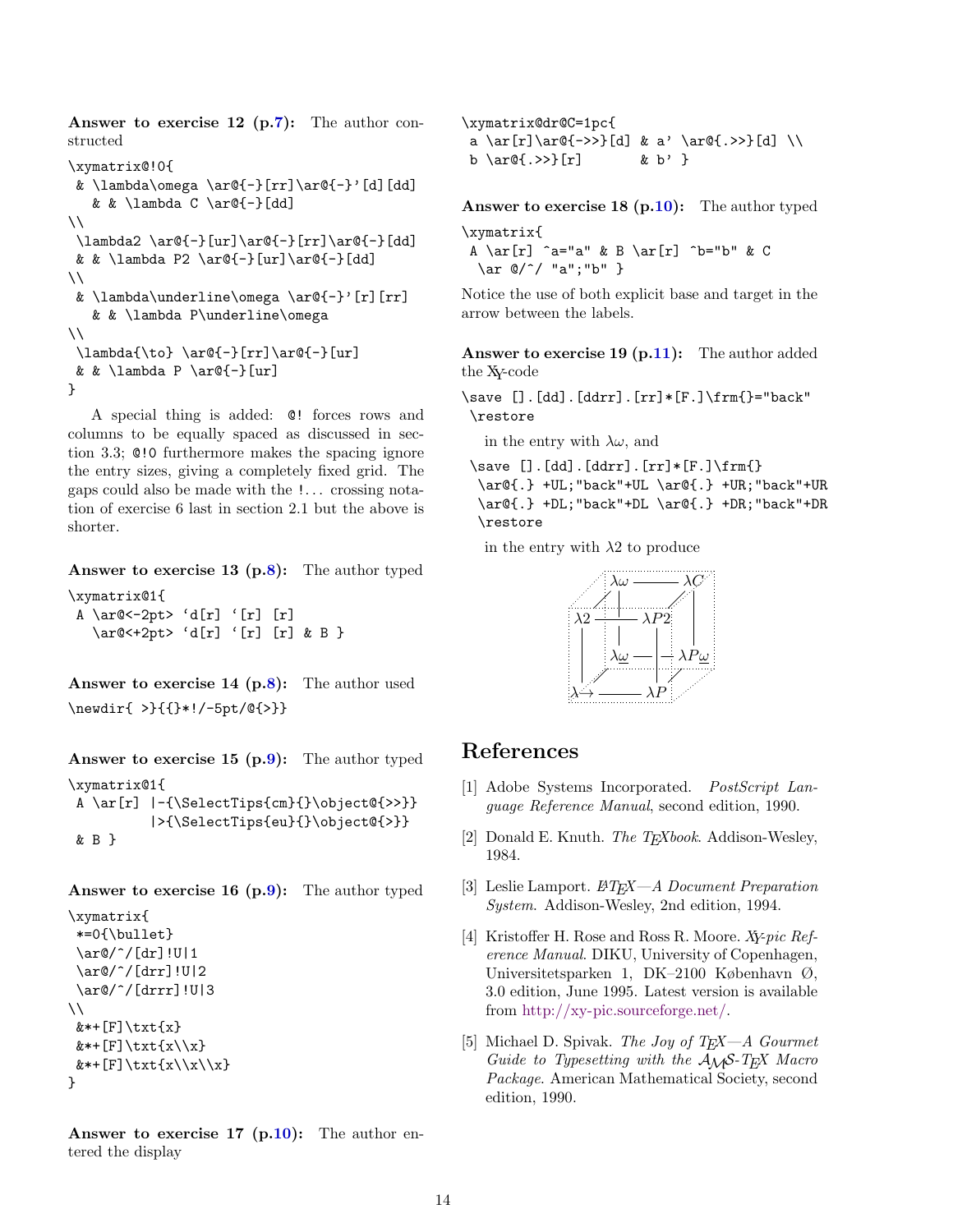# **Index**

<span id="page-14-0"></span>

| !, 5, 7, 8                                                                                   |
|----------------------------------------------------------------------------------------------|
| $! \{ ; \}$ , 5                                                                              |
| $\alpha$ , 2                                                                                 |
|                                                                                              |
|                                                                                              |
|                                                                                              |
|                                                                                              |
|                                                                                              |
| $\alpha, 7$<br>, 7<br>(, 6<br>(), 5<br>(0), 5<br>(1), 5                                      |
|                                                                                              |
| $\begin{array}{c} \n\text{, } 6 \\ \text{*, } 5, 7-9, 12 \\ \text{*, } 5-7, 10\n\end{array}$ |
|                                                                                              |
| $+=, 5, 10$                                                                                  |
| $-$ , 3, 5–7, 10<br>--, 6<br>-=, 5, 10                                                       |
|                                                                                              |
|                                                                                              |
|                                                                                              |
| $\frac{1}{6}$ , 6-8                                                                          |
| 11, 6                                                                                        |
| $: 0, 7$<br>$: a()$ ,                                                                        |
| $\overline{7}$                                                                               |
| ; 7                                                                                          |
| $\leq, 4, 6$                                                                                 |
| <<, 5, 6                                                                                     |
| $=, 10$                                                                                      |
| >, 4, 6                                                                                      |
| $\gg$ , 5, 6                                                                                 |
| >>1, 6                                                                                       |
| >1, 6                                                                                        |
| 0, 3, 5, 6, 10                                                                               |
| $\mathbf{Q}$ !, 10                                                                           |
| $\mathsf{Q}$ (, $4$                                                                          |
| $@/^{\widehat{}}/$<br>$\overline{\mathbf{4}}$                                                |
| $@/_{\_}/$ ,<br>$\overline{4}$                                                               |
| Q1, 3                                                                                        |
| @<>, $6$                                                                                     |
| $Q = 10$                                                                                     |
| $QC = 10$                                                                                    |
| $QH = 10$                                                                                    |
| $QL = 10$                                                                                    |
| $QM = 10$                                                                                    |
| <b>10</b>                                                                                    |
| QR=,<br><b>10</b>                                                                            |
| @W=,                                                                                         |
| $\mathbb{G}\{ \}$ , 3                                                                        |
| $[F-,], 5$                                                                                   |
| $[F--], 5$                                                                                   |
| $[F-$ :<3pt>], 5                                                                             |
| [F.], $5$                                                                                    |
| [F=], $5$                                                                                    |
| [F], $5\,$                                                                                   |
| [1, 3, 7]                                                                                    |
| [d], $5\,$                                                                                   |
| [1], $5\,$                                                                                   |
|                                                                                              |
| [o] $,5$<br>[r], $5\,$                                                                       |

| [u], $5$                   |
|----------------------------|
| $\mathcal{N}, 2, 5$        |
| $\hat{,} 3, 4, 6 - 8$      |
| $\hat{}$ {'}, 6            |
| $\hat{C}$ {'}, 6           |
| $\hat{}$ [ -}, 6           |
| $-$ , 3, 4, 6–8            |
| $-$ {'}, 6                 |
| $-f'$ }, 6                 |
| $[-1 - 3, 6]$              |
| $\cdot$ , 8                |
| ${*}$ , 6                  |
| $\{-1, 6$                  |
| $\{   = \}, 6$             |
| 1, 3, 4, 6                 |
| 1<, 6                      |
| $1<\lt$ , 6, 12            |
| 11, 6                      |
| $\tilde{\phantom{a}}$ , 6  |
| $\sim$ , 6                 |
| $2$ cell, $12$             |
| $3\{1-\}, 6$               |
| 0, 7                       |
| absolute angle, 7          |
| absolute entry, 7          |
| adjust, 5                  |
| adjusting position, 7      |
| $\alpha$ it, 12            |
|                            |
| \ar $, 3, 4$<br>arc, 12    |
| arrow, 3, 4                |
| arrow head, 6              |
| arrow passing under, 7     |
| arrow shaft, 6             |
| arrow style, 3, 6          |
| arrow tail, 6              |
|                            |
| base entry, $3, 7$         |
| bend, 8                    |
| $\phi$ : $12$              |
| break, 3                   |
| centered, 5                |
| changing position, 7       |
| changing turn radius, 8    |
| circle segments, 8         |
| circular, 10               |
| columns, 2, 7              |
| combined objects, 5, 8     |
| commutative diagrams, 1, 4 |
| compatibility, 11          |
| $\Omega$ , $4$             |
| \composite $, 5, 8$        |
| computer modern fonts, 9   |

coordinates, [3](#page-2-4) COPYING , [11](#page-10-7) copyright, [11](#page-10-7) cover, [11](#page-10-7) crossing arrows, [5](#page-4-4) , [8](#page-7-2) cube, [8](#page-7-2) current direction, [7](#page-6-3) current entry, [7](#page-6-3) curve, [4](#page-3-5) , [8](#page-7-2) d , [3](#page-2-4) dashed arrow, [6](#page-5-2) dashed frame, [5](#page-4-4) default modifier, [10](#page-9-3) default spacing, [5](#page-4-4) defining arrows, [8](#page-7-2) degrees, [7](#page-6-3) directed graphs, [12](#page-11-3) direction, [4](#page-3-5), [7](#page-6-3), [8](#page-7-2) directionals, [8](#page-7-2) dotted arrow, [6](#page-5-2) dotted frame, [5](#page-4-4) double arrow, [6](#page-5-2) double frame, [5](#page-4-4) elliptical, [10](#page-9-3) entries outside matrix, [9](#page-8-5) entries with text, [9](#page-8-5) entry, [2](#page-1-7), [9](#page-8-5) entry format, [9](#page-8-5) entry outside matrix, [3](#page-2-4) entry style, [10](#page-9-3) excursion, [9](#page-8-5) explicit positioning, [4](#page-3-5) extra entries, [9](#page-8-5) format, [9](#page-8-5) frame, [5](#page-4-4) free software, [11](#page-10-7) \frm , [5](#page-4-4) GNU General Public License, [11](#page-10-7) going around, [8](#page-7-2) graph, [12](#page-11-3) grouping, [11](#page-10-7) grow, [5](#page-4-4) half arrow, [6](#page-5-2) \hbox , [5](#page-4-4) head, [6](#page-5-2) \hole , [3](#page-2-4) hop, [3](#page-2-4) , [7](#page-6-3) intersects, [5](#page-4-4) invisible arrow, [3](#page-2-4) \jot  $,5$  $,5$ knot, [12](#page-11-3)